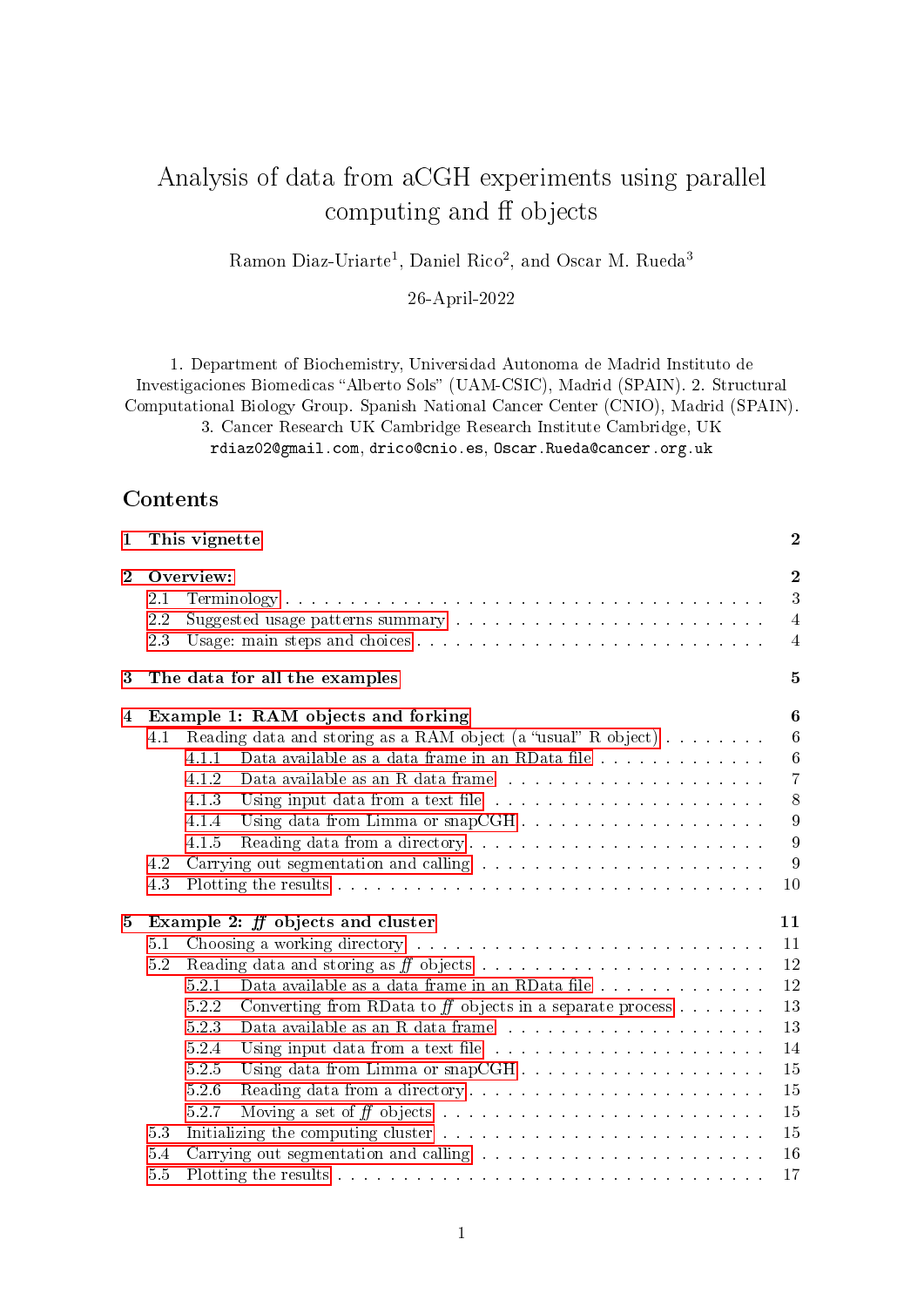| 6              | Example 3: $ff$ objects and forking                                                                                                                                                                                                  |       |                                                                                                                                                                                                                               |    |  |  |  |
|----------------|--------------------------------------------------------------------------------------------------------------------------------------------------------------------------------------------------------------------------------------|-------|-------------------------------------------------------------------------------------------------------------------------------------------------------------------------------------------------------------------------------|----|--|--|--|
|                | Choosing a working directory enterprise resources in the set of the set of the set of the set of the set of the set of the set of the set of the set of the set of the set of the set of the set of the set of the set of the<br>6.1 |       |                                                                                                                                                                                                                               |    |  |  |  |
|                | 6.2                                                                                                                                                                                                                                  |       |                                                                                                                                                                                                                               | 18 |  |  |  |
|                |                                                                                                                                                                                                                                      | 6.2.1 | Data available as a data frame in an RData file                                                                                                                                                                               | 18 |  |  |  |
|                |                                                                                                                                                                                                                                      | 6.2.2 | Converting from RData to ff objects in a separate process $\dots$ .                                                                                                                                                           | 18 |  |  |  |
|                |                                                                                                                                                                                                                                      | 6.2.3 | Data available as an R data frame $\ldots \ldots \ldots \ldots \ldots \ldots \ldots \ldots$                                                                                                                                   | 19 |  |  |  |
|                |                                                                                                                                                                                                                                      | 6.2.4 |                                                                                                                                                                                                                               | 19 |  |  |  |
|                |                                                                                                                                                                                                                                      | 6.2.5 |                                                                                                                                                                                                                               | 20 |  |  |  |
|                | 6.2.6<br>Reading data from a directory                                                                                                                                                                                               |       |                                                                                                                                                                                                                               |    |  |  |  |
|                |                                                                                                                                                                                                                                      | 6.2.7 | Cutting the original file into one-column files                                                                                                                                                                               | 20 |  |  |  |
|                | 6.3                                                                                                                                                                                                                                  |       |                                                                                                                                                                                                                               |    |  |  |  |
|                | 6.4                                                                                                                                                                                                                                  |       |                                                                                                                                                                                                                               |    |  |  |  |
| $\overline{7}$ | Input and output to/from other packages<br>24                                                                                                                                                                                        |       |                                                                                                                                                                                                                               |    |  |  |  |
|                | 7.1                                                                                                                                                                                                                                  |       |                                                                                                                                                                                                                               | 24 |  |  |  |
|                | 7.2                                                                                                                                                                                                                                  |       | Using CGH regions and a contract the contract of the contract of the contract of the contract of the contract of the contract of the contract of the contract of the contract of the contract of the contract of the contract | 29 |  |  |  |
| 8              | Why ADaCGH2 instead of a "manual" solution                                                                                                                                                                                           |       |                                                                                                                                                                                                                               |    |  |  |  |
| 9              | Session info and packages used                                                                                                                                                                                                       |       |                                                                                                                                                                                                                               |    |  |  |  |

## <span id="page-1-0"></span>1 This vignette

This vignette presents the ADaCGH2 package using:

- $\bullet$  Three fully commented examples that deal with the usage of the different parallelization options and types of objects (in particular,  $f\bar{f}$  objects) available.
- Examples of using ADaCGH2 with CGHregions, Limma, and snapCGH.

All of the runnable examples in this vignette use a small toy example (they need to run in a reasonably short of time in a variety of machines). In the vignette called "ADaCGH2long-examples" we list example calls of all segmentation methods, with different options for methods, as well as different options for type of input object and clustering. That other vignette is provided as both extended help and as a simple way of checking that all the functions can be run and yield identical results regardless of type of input and clustering.

Finally, the file "benchmarks.pdf" presents extensive benchmarks comparing the current version of ADaCGH2 ( $> = 2.3.6$ ) with the former version (v. 1.10, in BioConductor 2.12), as well as some comparisons with non-parallelized executions and a discussion of recommended patterns of usage.

## <span id="page-1-1"></span>2 Overview:

ADaCGH2 is a package for the analysis of CGH data. The main features of ADaCGH2 are:

 Parallelization of (several of) the main segmentation/calling algorithms currently available, to allow efficient usage of computing clusters. Parallelization can use either forking (in Unix-like OSs) or sockets, MPI, etc, as provided by package snow [\(http:](http://cran.r-project.org/web/packages/snow/index.html) [//cran.r-project.org/web/packages/snow/index.html\)](http://cran.r-project.org/web/packages/snow/index.html).

Forking will probably be the fastest approach in multicore machines, whereas MPI or sockets will be used with clusters made of several independent machines with few CPUs/cores each.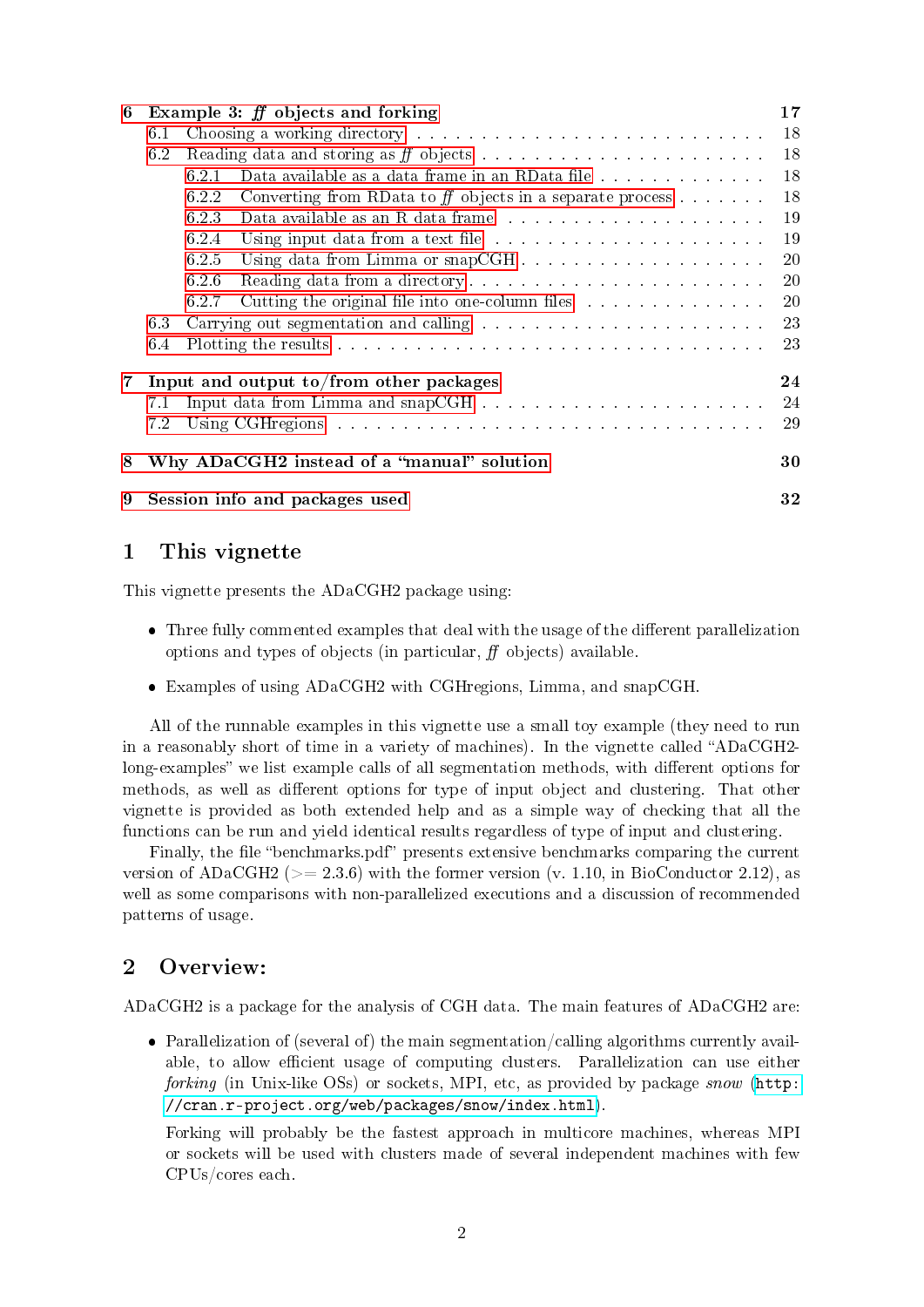- $\bullet$  Optional storage of, and access to, data using the  $f\!f$  package [\(http://cran.r-project.](http://cran.r-project.org/web/packages/ff/index.html) [org/web/packages/ff/index.html\)](http://cran.r-project.org/web/packages/ff/index.html), making it possible to analyze data from very large projects and/or use machines with limited memory.
- Parallelization and  $f\hspace{-0.1cm}f$  can be used simultaneously. WaviCGH [Carro et al.](#page-33-0) [\(2010\)](#page-33-0) [\(http:](http://wavi.bioinfo.cnio.es) [//wavi.bioinfo.cnio.es\)](http://wavi.bioinfo.cnio.es), a web-server application for the analysis and visualization of array-CGH data that uses ADaCGH2, consitutes a clear demonstration of the usage of  $f$  on a computing cluster with shared storage over NFS.

ADaCGH2 is a major re-write of our former package ADaCGH [Diaz-Uriarte and Rueda](#page-33-1) [\(2007\)](#page-33-1) and version 2 of ADaCGH2 is, itself, a major rewrite of the version 1.x series. Over time, we have improved the parallelization and, specially, changed completely the data handling routines. The first major rewrite of ADaCGH2 included the usage of the  $ff$  package, which allows ADaCGH2 to analyze data sets of more than four million probes in machines with no more than 2 GB of RAM. The second major rewrite reimplemented all the reading routines, and much of the analysis, which now allow a wider range of options with increased speed and decreased memory usage, and also allows users to disable the usage of  $f$ . Moreover, in the new version, a large part of the reading is parallelized and makes use of temporary  $f$  objects and we allow parallelization of analysis (and data reading) using forking. Further details and comparisons between the old and new versions are provided in the document "benchmarks.pdf", included with this package.

## <span id="page-2-0"></span>2.1 Terminology

The following is the meaning of some terms we will use repeatedly.

- **ff** object An object that uses the  $f$  package. A tiny part of that object lives in memory, in the R session, but most of the object is stored on the hard drive. The part that lives in memory is just a pointer to the object that resides in the hard drive.
- **RAM objects** The "usual" R objects (in our case, mainly data frames and matrices); these are stored, or live, in memory.

Somewhat similar to what the documentation of the ff package does, we refer to these objects, that reside in memory, as RAM objects. Technically, a given data frame, for instance, need not be in RAM in a particular moment (that actual memory page might have been swapped to disk). Regardless, the object is accessed as any other object which resides in memory. Likewise, note that  $f\bar{f}$  also have a small part that is in memory, but the data themselves are stored on disk.

forking We copy literally from the vignette of the parallel package [R Core Team](#page-33-2) [\(2013\)](#page-33-2): Fork is a concept from POSIX operating systems, and should be available on all R platforms except Windows. This creates a new R process by taking a complete copy of the master process, including the workspace and state of the random-number stream. However, the copy will (in any reasonable OS) share memory pages with the master until modified so forking is very fast."

Forking is, thus, a reasonable way of parallelizing jobs in multicore computers. Note, however, that this will not work across machines (for instance, across workstations in clusters of workstations).

cluster We use it here to contrast it with *forking*. With *cluster*, tasks are sent to other R processes using, for instance, MPI or any of the other methods provided by package snow (e.g., PVM, sockets, or NWS).

For example, MPI (for "Message Passing Interface") is a standardized system for parallel computing, probably the most widely used approach for parallelization with distributed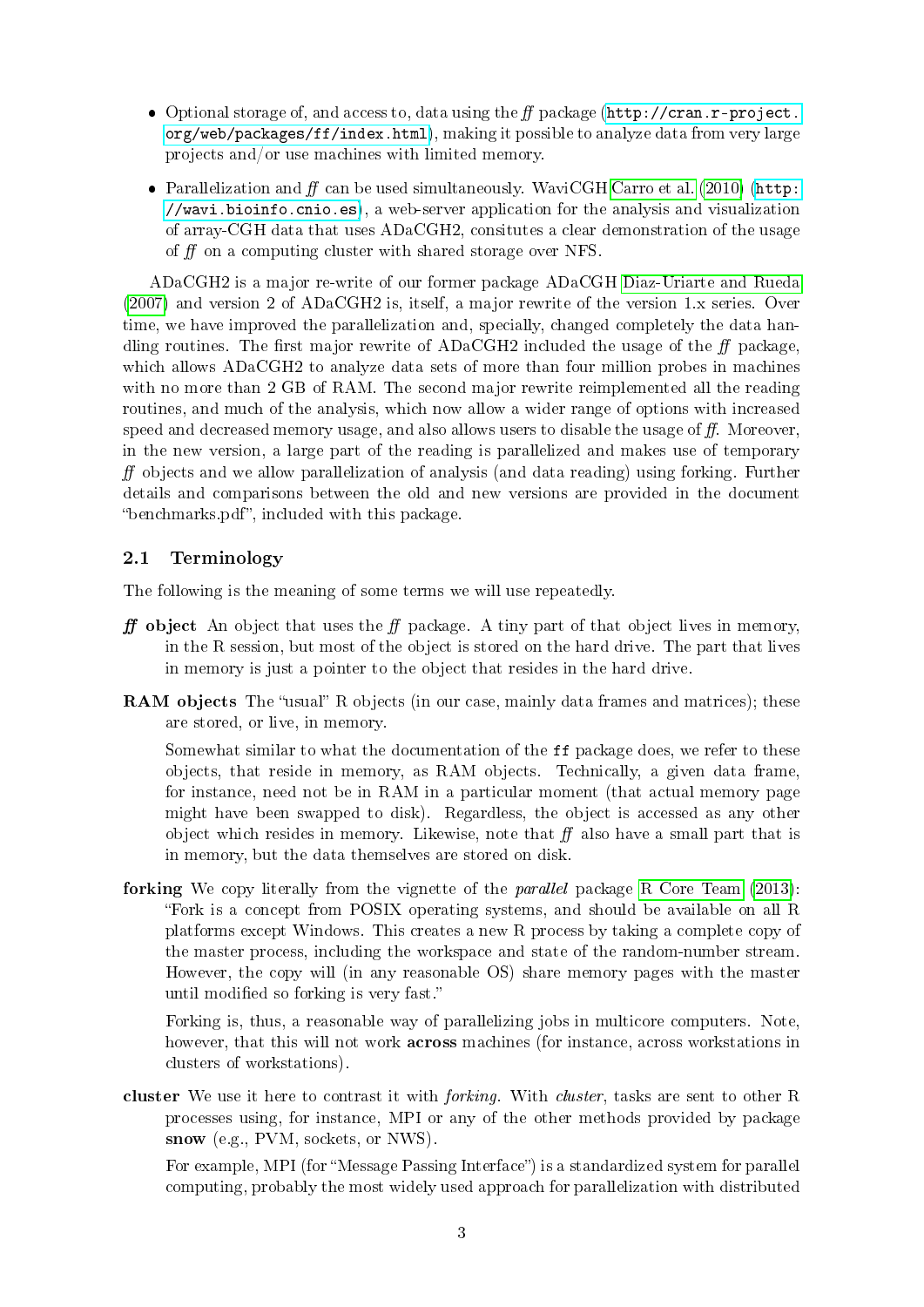memory machines (such as in clusters of workstations). The package **Rmpi** (and **snow** on top of Rmpi) use MPI. In the examples in this vignette, however, we will use clusters of type socket, as these are available in several OSs (including Windows), and do not require installation of MPI.

If we are running Linux, Unix, or other POSIX operating systems, in a single computer with multiple cores we can use both forking and clusters (e.g., MPI or sockets). In most cases forking will be preferable as we will avoid some communication overheads and it will also probably use less total memory. If we are running Windows, however, we will need to use a cluster even in a single multicore machine.

### <span id="page-3-0"></span>2.2 Suggested usage patterns summary

The following table provides a simple guide of suggested usage patterns with small to moderate data sets:

|                 | Lots of RAM                 | Little RAM           |
|-----------------|-----------------------------|----------------------|
| Single node,    | RAM objects (?), forking    | $f$ objects, forking |
| many cores/node | $f$ objects $(?)$ , forking |                      |
| Many nodes,     | $f$ objects, cluster        | $f$ objects, cluster |
| few cores/node  |                             |                      |

The question marks denote not-so-obvious choices, where the best decision will depend on the actual details of number of nodes, size of data sets, speed of communication between nodes, etc. For large data sets, the recommended usage involves always using  $f\!f$  objects. Using  $\hat{H}$  objects is slightly more cumbersome, but can allow us to analyze very large data sets in moderate hardware and will often result in faster computation; see details and discussion in "benchmarks.pdf". Of course, what is "lots", "many", and "large", will depend on the arrays you analyze and the hardware.

The examples below cover all three possible usage patterns:

#### RAM objects, forking : section [4.](#page-5-0)

 $f$  ff objects, cluster : section [5.](#page-10-0)

 $f$  fobjects, forking : section [6.](#page-16-1)

## <span id="page-3-1"></span>2.3 Usage: main steps and choices

ADaCGH2 includes functions that use as input, or produce as output, either  $f\!f$  objects or RAM R objects. Some functions also allow you to choose between using forking and using other mechanisms for parallelization.

For both interactive and non-interactive executions we will often execute the following in sequence:

- 1. Check the original data and convert to appropriate objects (e.g., to  $f\bar{f}$  objects).
- 2. Initialize the computing cluster if not using forking.
- 3. Carry out segmentation and calling
- 4. Plot the results

We cover each in turn in the remaining of this section and discuss alternative routes. But first, we discuss why we might want to use  $ADaCGH2$  instead of just "doing it manually on our own".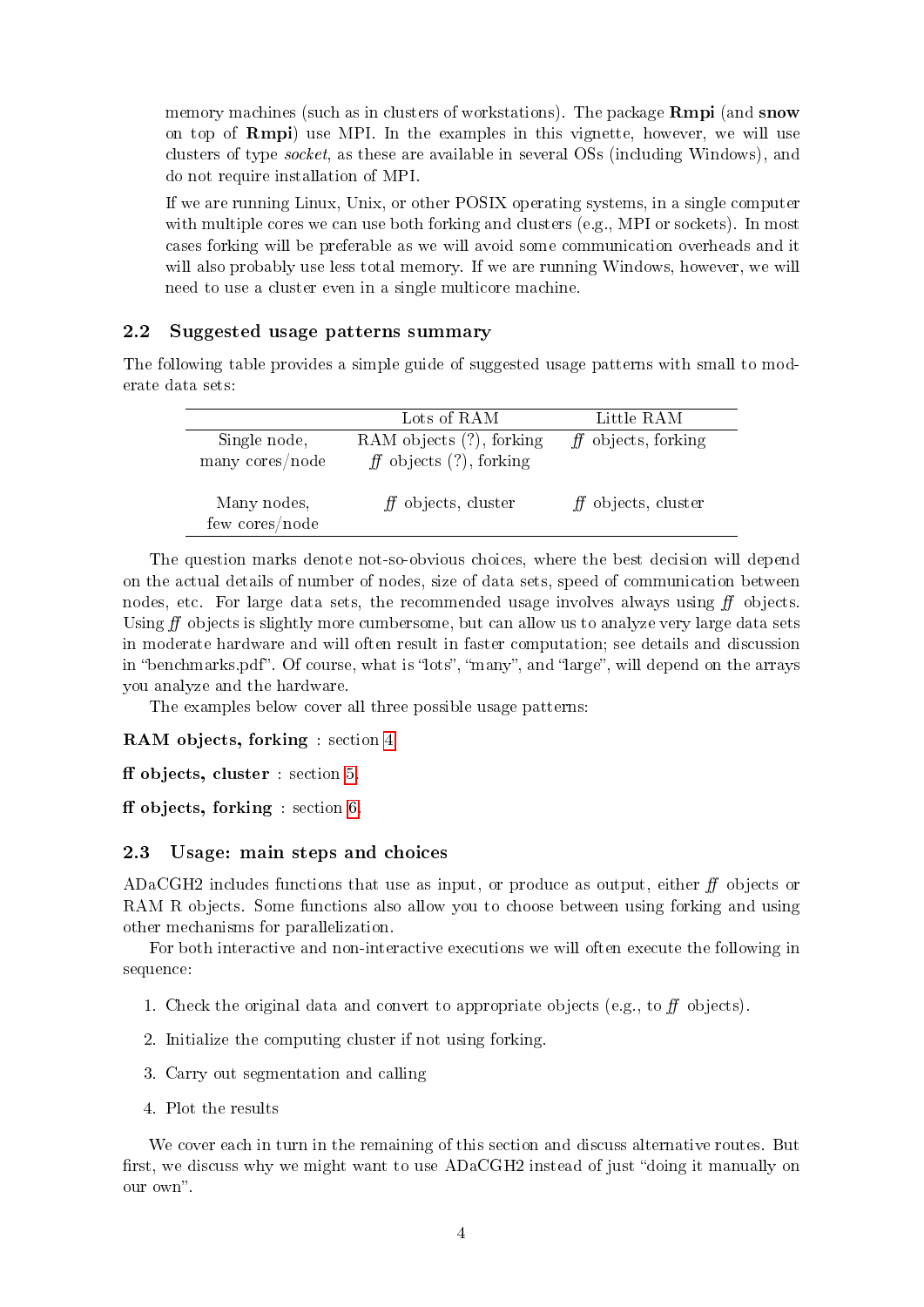## <span id="page-4-0"></span>3 The data for all the examples

We will use a small, fictitious data set for all the examples, with six arrays/subjects and five chromosomes.

The data are available as an RData file

```
> library(ADaCGH2)
> data(inputEx)
> summary(inputEx)
       ID chromosome position L.1
Hs.101850: 1 Min. :1.000 Min. : 1180411 Min. :-1.07800
Hs.1019 : 1 1st Qu.:1.000 1st Qu.: 36030889 1st Qu.:-0.22583
Hs.105460: 1 Median :2.000 Median : 70805790 Median :-0.01600
Hs.105656: 1 Mean :2.284 Mean : 92600349 Mean :-0.03548
Hs.105941: 1 3rd Qu.:3.000 3rd Qu.:149843856 3rd Qu.: 0.16000
Hs.106674: 1 Max. :5.000 Max. :243795357 Max. : 0.88300
(Other) :494 NA's :5
    L.2 m4 m5 L3
Min. :-0.795000 Min. :-0.1867 Min. :-4.67275 Min. :-13.273
1st Qu.:-0.139000 1st Qu.: 1.9790 1st Qu.:-0.02025 1st Qu.: 3.631
Median :-0.006000 Median : 2.2807 Median : 0.43725 Median : 3.925
Mean : 0.007684 Mean : 3.4504 Mean : 1.60159 Mean : 1.981
3rd Qu.: 0.134000 3rd Qu.: 5.8235 3rd Qu.: 3.04475 3rd Qu.: 4.110
Max. : 1.076000 Max. : 6.6043 Max. : 9.60425 Max. : 6.374
NA's :15 NA's :41 NA's :9
     m6
Min. :- 0.7655
1st Qu.:-0.2260
Median :-0.0440
Mean :-0.0351
3rd Qu.: 0.1620
Max. : 0.7750
NA's :203
> head(inputEx)
                       ID chromosome position L.1 L.2 m4
1*1180411*Hs.212680 Hs.212680 1 1180411 NA 0.038 6.22625
1*1188041.5*Hs.129780 Hs.129780 1 1188042 NA 0.028 6.17425
1*1194444*Hs.42806 Hs.42806 1 1194444 NA 0.042 6.17425
1*1332537*Hs.76239 Hs.76239 1 1332537 NA 0.285 5.62425
1*2362211*Hs.40500 Hs.40500 1 2362211 NA 0.058 5.85125
1*2372287*Hs.449936 Hs.449936 1 2372287 0.294 -0.006 5.68525
                     m5 L3 m6
1*1180411*Hs.212680 3.22625 6.038 NA
1*1188041.5*Hs.129780 3.17425 6.028 NA
1*1194444*Hs.42806 3.17425 6.042 NA
1*1332537*Hs.76239 2.62425 NA NA
1*2362211*Hs.40500 2.85125 NA NA
1*2372287*Hs.449936 2.68525 NA NA
```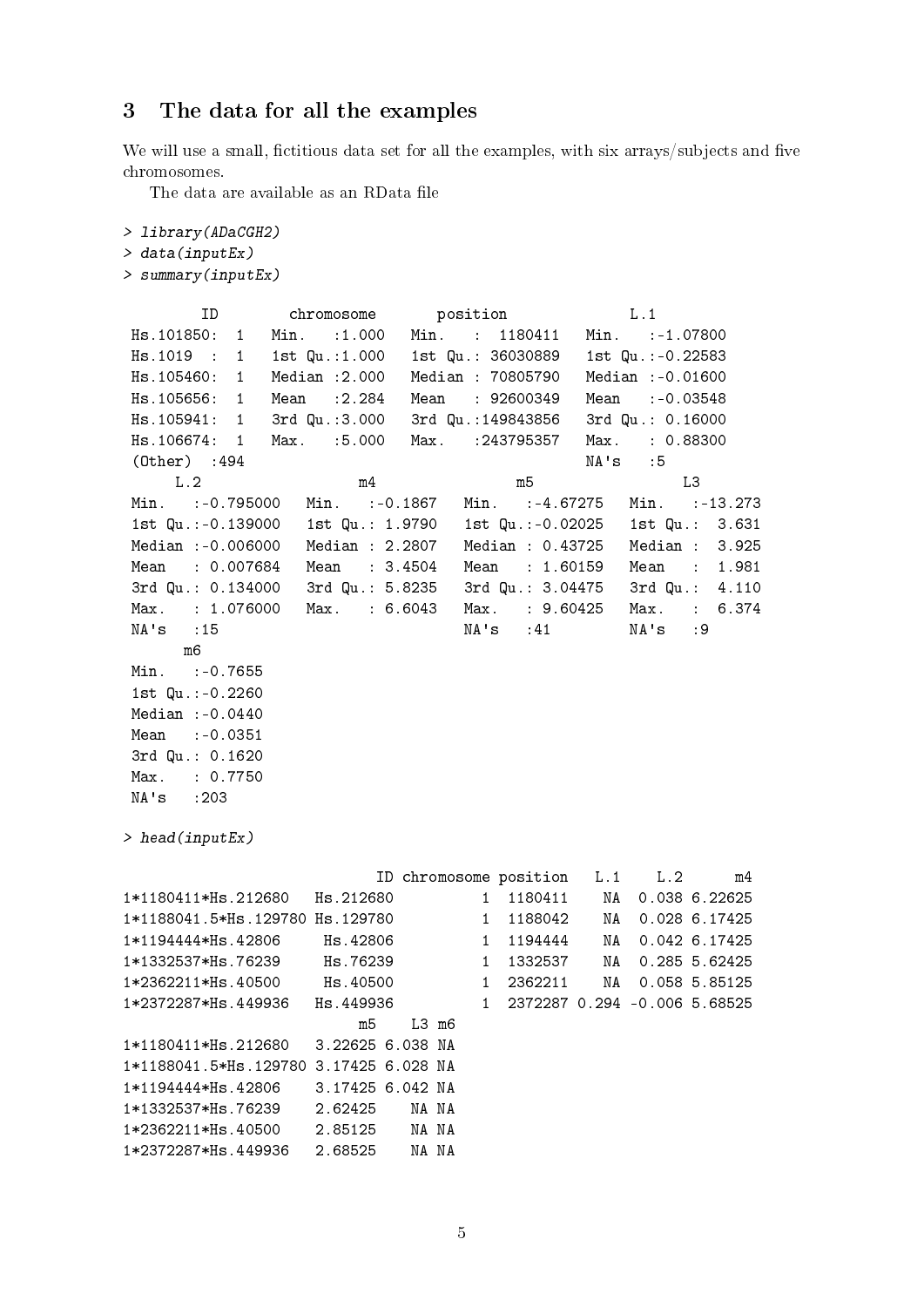The data are are also available (in the /data subdirectory of the package) as an ASCII text file in two formats: with columns separated by tabs and with columns separated by  $spaces<sup>1</sup>$  $spaces<sup>1</sup>$  $spaces<sup>1</sup>$ .

## <span id="page-5-0"></span>4 Example 1: RAM objects and forking

This is the simplest procedure if you are not under Windows. It will work when data is small (relative to available RAM) and the number of cores/processors in the single computing node is large relative to the number of subjects. However, this will not provide any parallelism under Windows: we use forking, as provided by the mclapply function in package parallel, and forking is available for POSIX operating systems (and Windows is not one of those).

Using forking can be a good idea because, with fork, creating new process is very fast and lightweight, and all the child process share memory pages until they start modifying the objects, and you do not need to explicitly send those pre-existing objects to the child processes. In contrasts, if we use other types of clusters (e.g., sockets or MPI), we need to make sure packages and R objects are explicitly sent to the child or slave processes.

If you have lots of RAM (ideally all you would need is enough memory to hold one copy of your original CGH data plus the return object), you will also probably use RAM objects and not  $f\bar{f}$  objects, as these are less cumbersome to deal with than  $f\bar{f}$  objects. But see details in file "benchmarks.pdf".

The steps for the analysis are:

- Read the input data.
- Carry out the segmentation.

### <span id="page-5-1"></span>4.1 Reading data and storing as a RAM object (a "usual" R object)

We provide here details on reading data from several different sources. Of course, in any specific case, you only need to use one route.

#### <span id="page-5-2"></span> $4.1.1$  Data available as a data frame in an RData file

As we said in section [3,](#page-4-0) the data are available as an R data frame (inputEx), which we have saved as an RData file (inputEx.RData).

We will use **inputToADaCGH** to produce the three objects needed later for the segmentation, and to carry out some checks for missing values, repeated identifiers and positions, etc.

```
> fnameRdata <- list.files(path = system.file("data", package = "ADaCGH2"),
+ full.names = TRUE, pattern = "inputEx.RData")
> inputToADaCGH(ff.or.RAM = "RAM",
+ RDatafilename = fnameRdata)
  ... done reading; starting checks
     ... checking identical MidPos
     ... checking need to reorder inputData, data.frame version
  ... done with checks; starting writing
  ... done writing/saving probeNames
```
<span id="page-5-3"></span><sup>&</sup>lt;sup>1</sup>These two files are used in the example of the help for the cutFile function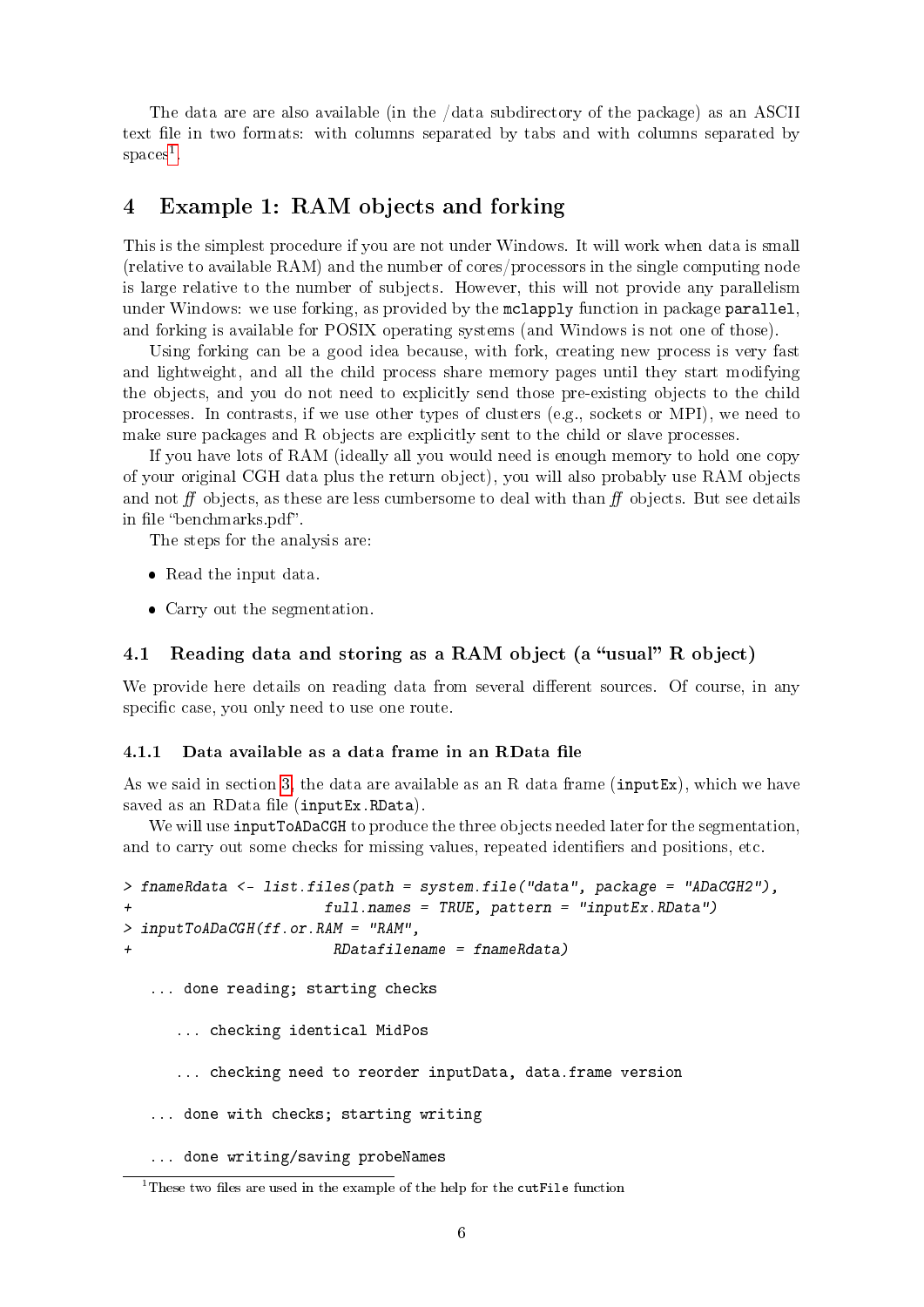```
... done writing/saving chromData
   ... done writing/saving posData
   ... done writing/saving cghData
Calling gc at end
         used (Mb) gc trigger (Mb) max used (Mb)
Ncells 5362250 286.4 7875502 420.6 6122127 327.0
Vcells 9181808 70.1 17824054 136.0 12254815 93.5
Saved objects with names
cgh.dat chrom.dat pos.dat probenames.dat
for CGH data, chromosomal data, position data, and probe names,
respectively, in environment
R GlobalEnv .
```
We need to provide the path to the RData file, which we stored in the object frameRData. This RData file will contain a single data frame. In this data frame, the first three columns of the data frame are the IDs of the probes, the chromosome number, and the position, and all remaining columns contain the data for the arrays, one column per array. The names of the first three column do not matter, but the order does. Names of the remaining columns will be used if existing; otherwise, fake array names will be created.

Note the usage of  $ff.or.RAM = "RAM", which is different from that in section 5.2. The$  $ff.or.RAM = "RAM", which is different from that in section 5.2. The$  $ff.or.RAM = "RAM", which is different from that in section 5.2. The$ output from the call will leave several R objects in the global environment. The name of the objects can be changed with the argument  $\tau$ objnames. These are your usual R objects (data frames and vectors); thus, they are RAM objects.

#### <span id="page-6-0"></span>4.1.2 Data available as an R data frame

Instead of accessing the RData file, we will directly use the data frame. This way, we use inputToADaCGH basically for its checks. The first three columns of the data frame are the IDs of the probes, the chromosome number, and the position, and all remaining columns contain the data for the arrays, one column per array.

```
> data(inputEx) ## make inputEx available as a data frame with that name
> inputToADaCGH(ff.or.RAM = "RAM",
+ dataframe = inputEx)
  ... done reading; starting checks
     ... checking identical MidPos
     ... checking need to reorder inputData, data.frame version
   ... done with checks; starting writing
   ... done writing/saving probeNames
   ... done writing/saving chromData
```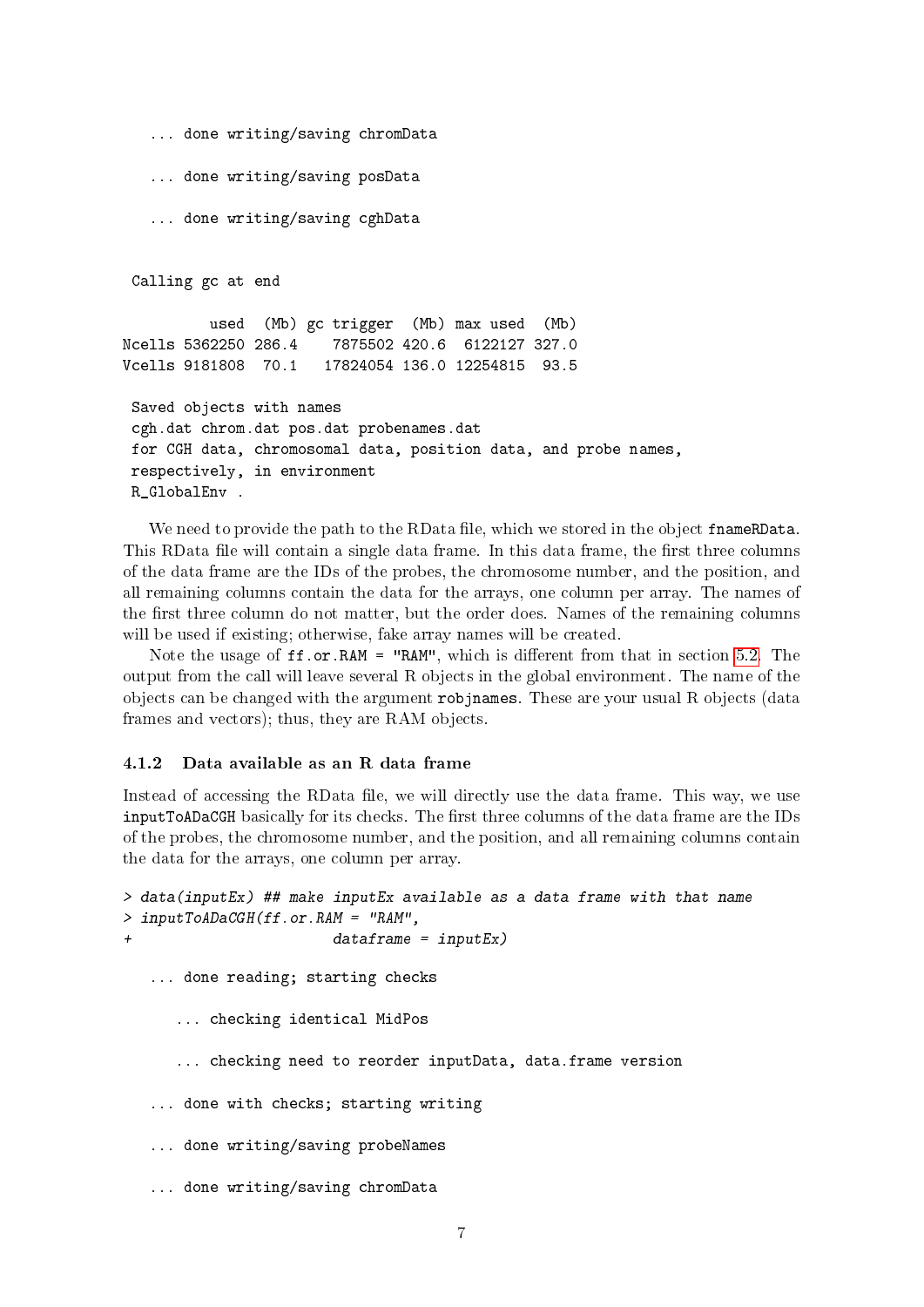```
... done writing/saving posData
   ... done writing/saving cghData
 Calling gc at end
         used (Mb) gc trigger (Mb) max used (Mb)
Ncells 5362225 286.4 7875502 420.6 6122127 327.0
Vcells 9178231 70.1 17824054 136.0 12254815 93.5
Saved objects with names
cgh.dat chrom.dat pos.dat probenames.dat
for CGH data, chromosomal data, position data, and probe names,
respectively, in environment
R_GlobalEnv .
```
Skipping the call to inputToADaCGH Since our data are already available as an R data frame, and if we are not interested in the checks provided by inputToADaCGH, we do not need to call it. To prepare the data for later usage with pSegment we can just do as follows:

```
> data(inputEx)
> cgh.dat <- inputEx[, -c(1, 2, 3)]
> chrom.dat <- as.integer(inputEx[, 2])
> pos.dat <- inputEx[, 3]
```
#### <span id="page-7-0"></span>4.1.3 Using input data from a text file

Our data can also be in a text file, with a format where the first three columns are  $ID$ , chromosome, and position, and the remaining columns are arrays<sup>[2](#page-7-1)</sup>. inputDataToADaCGH allows this type of input and, inside, uses read.table.ff; this way, we can read a very large data set and store it as an  $f\!f$  object or a RAM object without exhausting the available RAM.

```
> fnametxt <- list.files(path = system.file("data", package = "ADaCGH2"),
+ full.names = TRUE, pattern = "inputEx.txt")
> ## You might want to adapt mc.cores to your hardware
> tmp <- inputToADaCGH(ff.or.RAM = "RAM",
+ textfilename = fnametxt,
+ mc.cores = 2)
  ... textfile reading: reading the ID column
  ... textfile reading: reading the chrom column
  ... textfile reading: (parallel) reading of remaining columns
  ... done reading; starting checks
     ... checking identical MidPos
```
<span id="page-7-1"></span><sup>&</sup>lt;sup>2</sup>If they are not, utilities such as  $\texttt{awk}$ ,  $\texttt{cut}$ , etc, might be used for this purpose.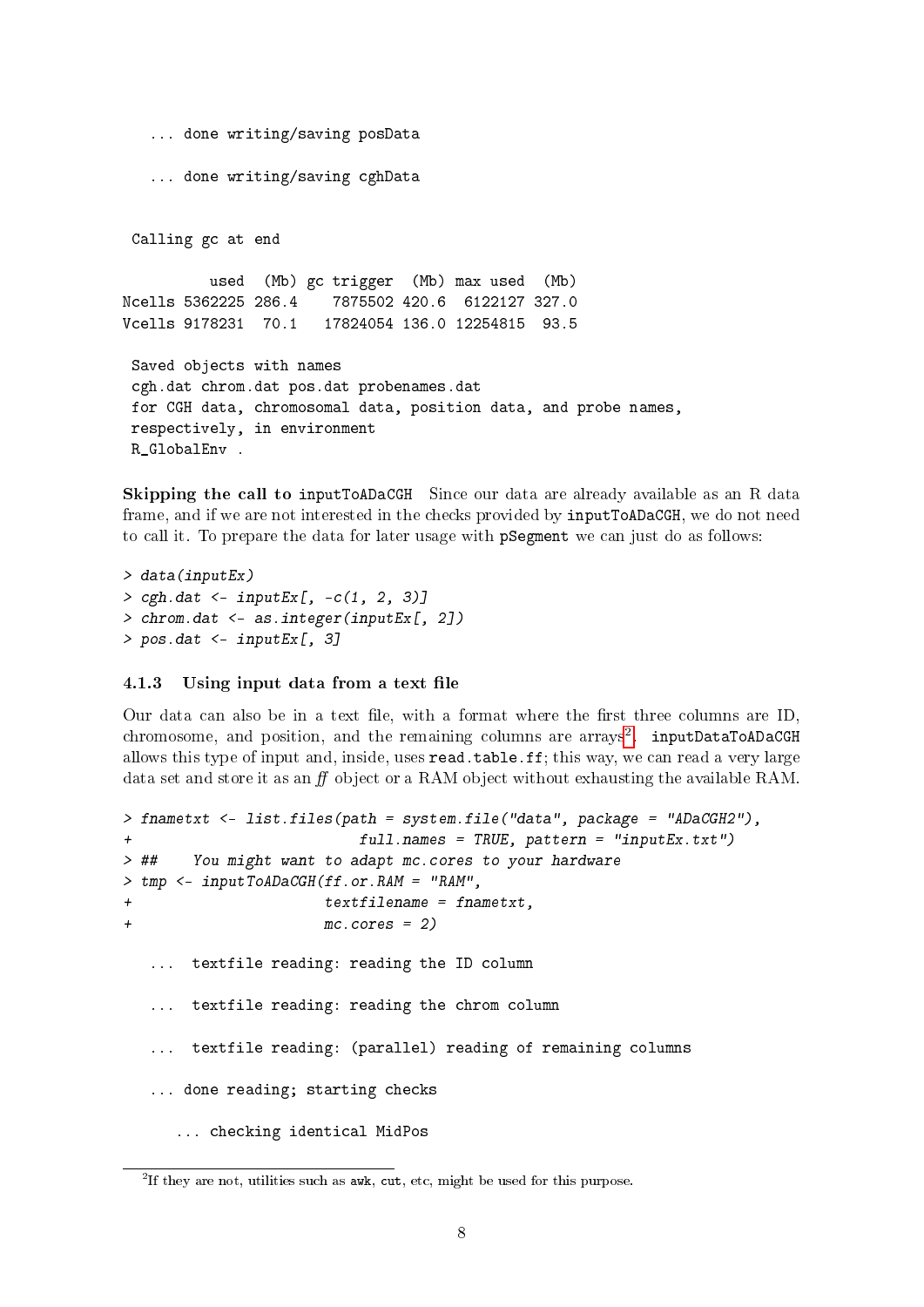```
... checking need to reorder inputData, ff version
   ... done with checks; starting writing
   ... done writing/saving probeNames
   ... done writing/saving chromData
   ... done writing/saving posData
   ... done writing/saving cghData
 Calling gc at end
          used (Mb) gc trigger (Mb) max used (Mb)
Ncells 5395502 288.2 7875502 420.6 6122127 327.0
Vcells 9258686 70.7 17824054 136.0 12254815 93.5
 Saved objects with names
 cgh.dat chrom.dat pos.dat probenames.dat
for CGH data, chromosomal data, position data, and probe names,
respectively, in environment
R_GlobalEnv .
```
If you will be using a cluster created with makeCluster (see section [5.3\)](#page-14-3) you will not want to use this options. You will need to create  $f$  objects because, when using a cluster, and to minimize transferring data and possibly exhausting available RAM, we have written the code so that the slaves do not receive the data itself, but just pointers to the data (i.e., names of  $f f$  objects) that live in the disk.

Compressed text files The function inputToADaCGH will work with both compressed and uncompressed files. However, if you are working with a really large text file, if you start from a compressed file, you will have to add the time it takes to decompress the file; thus, you might want to decompress it, outside R, before you start all of your work if you plan on using this file repeatedly as input.

#### <span id="page-8-0"></span>4.1.4 Using data from Limma or snapCGH

You can also use data from snapCGH and Limma. See section [7.1.](#page-23-1)

#### <span id="page-8-1"></span>4.1.5 Reading data from a directory

Reading data from a directory is discussed in more detail in section [6.2.6,](#page-19-1) and it is the preferred approach when we have a lot of data. Since saving the results as a RAM object is not likely to be the way to go in such cases (we would exhaust available RAM), we do not discuss it here any further.

### <span id="page-8-2"></span>4.2 Carrying out segmentation and calling

Segmentation and calling are carried out with the pSegment functions. Here we show just one such example. Many more are available in the second vignette. Setting argument typeParall to fork is not needed (it is the default), but we set it here explicitly for clarity.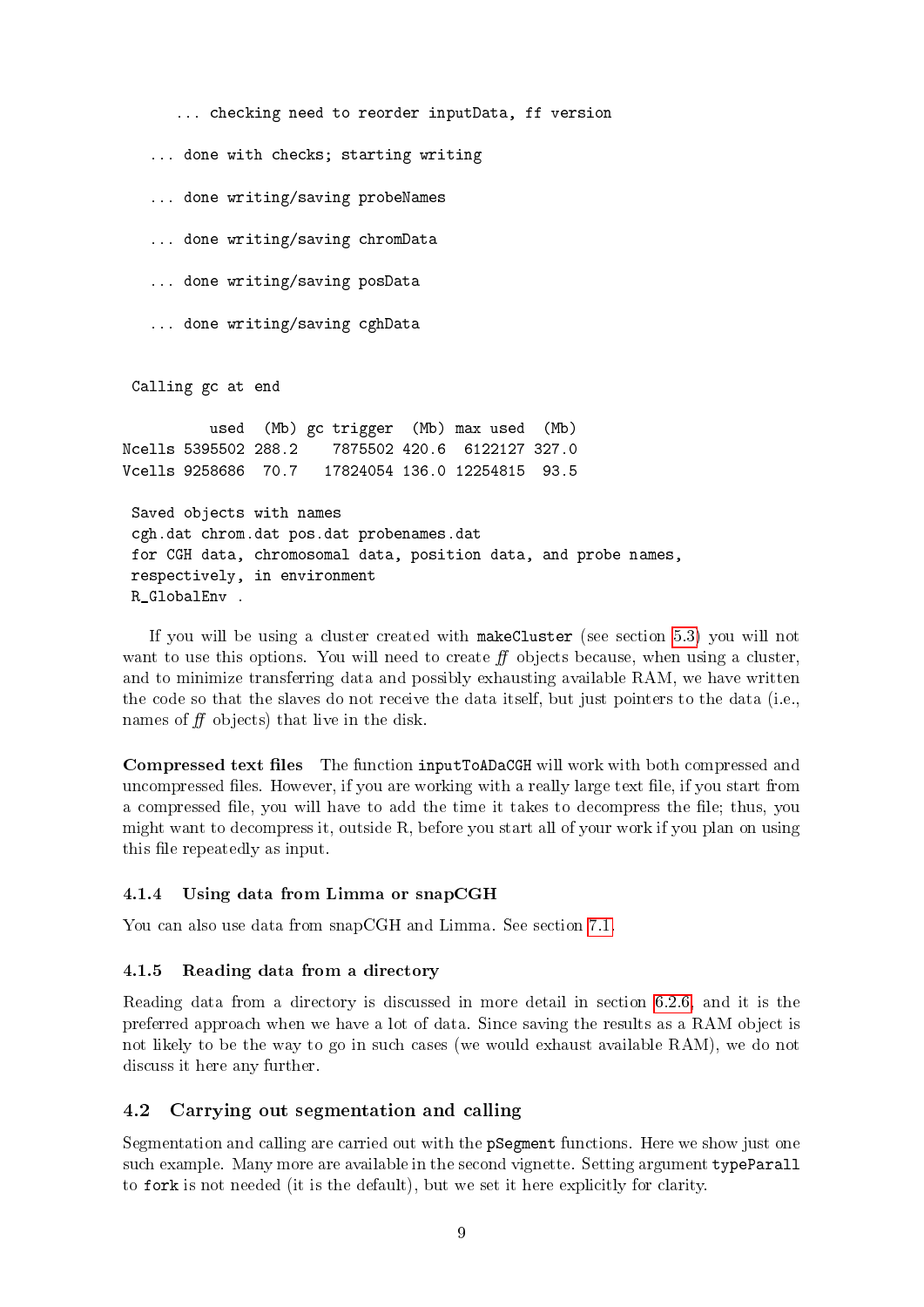```
> help(pSegment)
```

```
> ## You might want to adapt mc.cores to your hardware
> haar.RAM.fork <- pSegmentHaarSeg(cgh.dat, chrom.dat,
+ merging = "MAD",
+ typeParall = "fork",
+ mc.cores = 2)
```
Since the input are RAM objects, the output is also a RAM object (a regular R object, in this case a list).

> lapply(haar.RAM.fork, head)

## \$outSmoothed

|                | 1.1                                      | 1.2                                        | m4 | m5 | I.3 m6 |  |
|----------------|------------------------------------------|--------------------------------------------|----|----|--------|--|
|                |                                          | NA 0.0175353 5.939581 2.929741 6.055182 NA |    |    |        |  |
| -2             |                                          | NA 0.0175353 5.939581 2.929741 6.055182 NA |    |    |        |  |
| -3             |                                          | NA 0.0175353 5.939581 2.929741 6.055182 NA |    |    |        |  |
| $\overline{4}$ |                                          | NA 0.0175353 5.939581 2.929741             |    |    | NA NA  |  |
| -5             |                                          | NA 0.0175353 5.939581 2.929741             |    |    | NA NA  |  |
|                | 6 0.05851487 0.0175353 5.939581 2.929741 |                                            |    |    | NA NA  |  |

\$outState

|                      | L.1 L.2 m4 m5 L3 m6 |             |  |
|----------------------|---------------------|-------------|--|
|                      |                     |             |  |
| 2 NA  0  1  1  1  NA |                     |             |  |
| 3 NA                 | O 1 1 1 NA          |             |  |
| 4 NA                 | O 1 1 NA NA         |             |  |
| 5 NA                 | O 1 1 NA NA         |             |  |
| 6 0                  |                     | 0 1 1 NA NA |  |

> summary(haar.RAM.fork[[1]])

| L.1                             | L.2                                  | m <sub>4</sub> | m5              |
|---------------------------------|--------------------------------------|----------------|-----------------|
|                                 | Min. := 0.18305 Min. := 0.080705     | Min. :0.9303   | Min. :-4.0270   |
|                                 | 1st Qu.:-0.10712   1st Qu.:-0.004725 | 1st Qu.:2.0171 | 1st Qu.: 0.0738 |
| $Median : -0.06615$             | Median : 0.017535                    | Median :2.1786 | Median : 0.1857 |
| Mean :-0.03548                  | Mean : 0.007684                      | Mean :3.4504   | Mean : 1.6016   |
|                                 | 3rd Qu.: 0.05851 3rd Qu.: 0.017535   | 3rd Qu.:5.9396 | 3rd Qu.: 2.9014 |
| Max. : 0.17439                  | Max. : 0.056750 Max. :5.9396         |                | Max. : 9.0388   |
| NA's :5 NA's :15                |                                      |                | NA's :41        |
| L3                              | m6                                   |                |                 |
| Min. :-12.960                   | $Min.$ : $-0.20148$                  |                |                 |
| 1st Qu.: 3.919 1st Qu.:-0.09948 |                                      |                |                 |
| Median : 3.995                  | Median :-0.04680                     |                |                 |
| Mean : 1.981                    | Mean : 0.03510                       |                |                 |
| 3rd Qu.: 4.008                  | 3rd Qu.: 0.06151                     |                |                 |
| Max. : 6.055 Max. : 0.17410     |                                      |                |                 |
| NA's :9 NA's :203               |                                      |                |                 |

## <span id="page-9-0"></span>4.3 Plotting the results

Plotting produces PNG files for easier sharing over the Internet. The plotting function takes as main arguments the names of the result from pSegment and the input objects to pSegment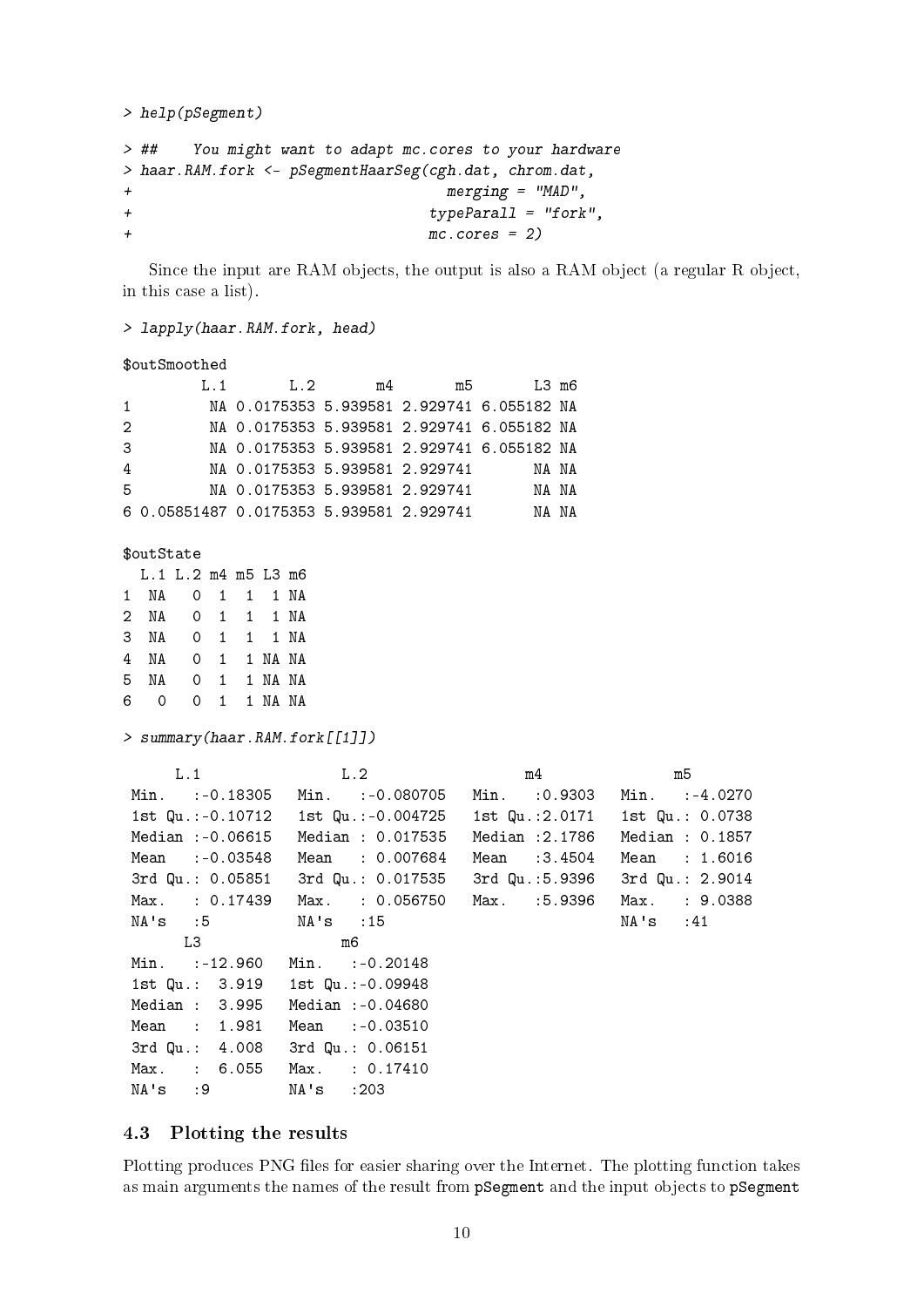(we will later see, for instance in section [5.5,](#page-16-0) how to use results stored as  $f$  objects). Setting argument typeParall to fork is not needed (it is the default), but we set it here explicitly for clarity.

```
> ## You might want to adapt mc.cores to your hardware
> pChromPlot(haar.RAM.fork,
+ cghRDataName = cgh.dat,
+ chromRDataName = chrom.dat,
+ posRDataName = pos.dat,
+ probenamesRDataName = probenames.dat,
+ imgheight = 350,
+ typeParall = "fork",
+ mc.cores = 2)
```
## <span id="page-10-0"></span>5 Example 2:  $ff$  objects and cluster

This procedure should work even with relatively small amounts of RAM, and it will also work under Windows. However, using a cluster involves additional steps. For both interactive and non-interactive sessions we will often execute the following in sequence:

- 1. Check the original data and convert to appropriate objects (e.g., to  $f\bar{f}$  objects).
- 2. Initialize the computing cluster.
- 3. Carry out segmentation and calling
- 4. Plot the results

Compared to section [4](#page-5-0) we introduce here the following new major topics:

- $\bullet$  Using  $f\!f$  objects.
- Setting up a cluster.

Note for Windows users: in this vignette, the code that uses ff objects has been disabled as it leads to random and difficult to reproduce problems with the automated testing procedure (from creating socket clusters to removing temporary directories). Therefore, all remaining code in this vignette is surrounded with if(.Platform\$OS.type != "windows") {some-code-here}. This code, however, should work interactively.

## <span id="page-10-1"></span>5.1 Choosing a working directory

As we will use  $f\!f$  objects, we will read and write quite a few files to the hard drive. The easiest way to organize your work is to create a separate directory for each project. At the end of this example, we will remove this directory. All plot files and ff data will be stored in this new directory.

(Just in case, we check for the existence of the directory first. We also store the current working directory to return to it at the very end.)

```
> if(.Platform$OS.type != "windows") {
+
+ originalDir <- getwd()
+ ## make it explicit where we are
+ print(originalDir)
+ }
```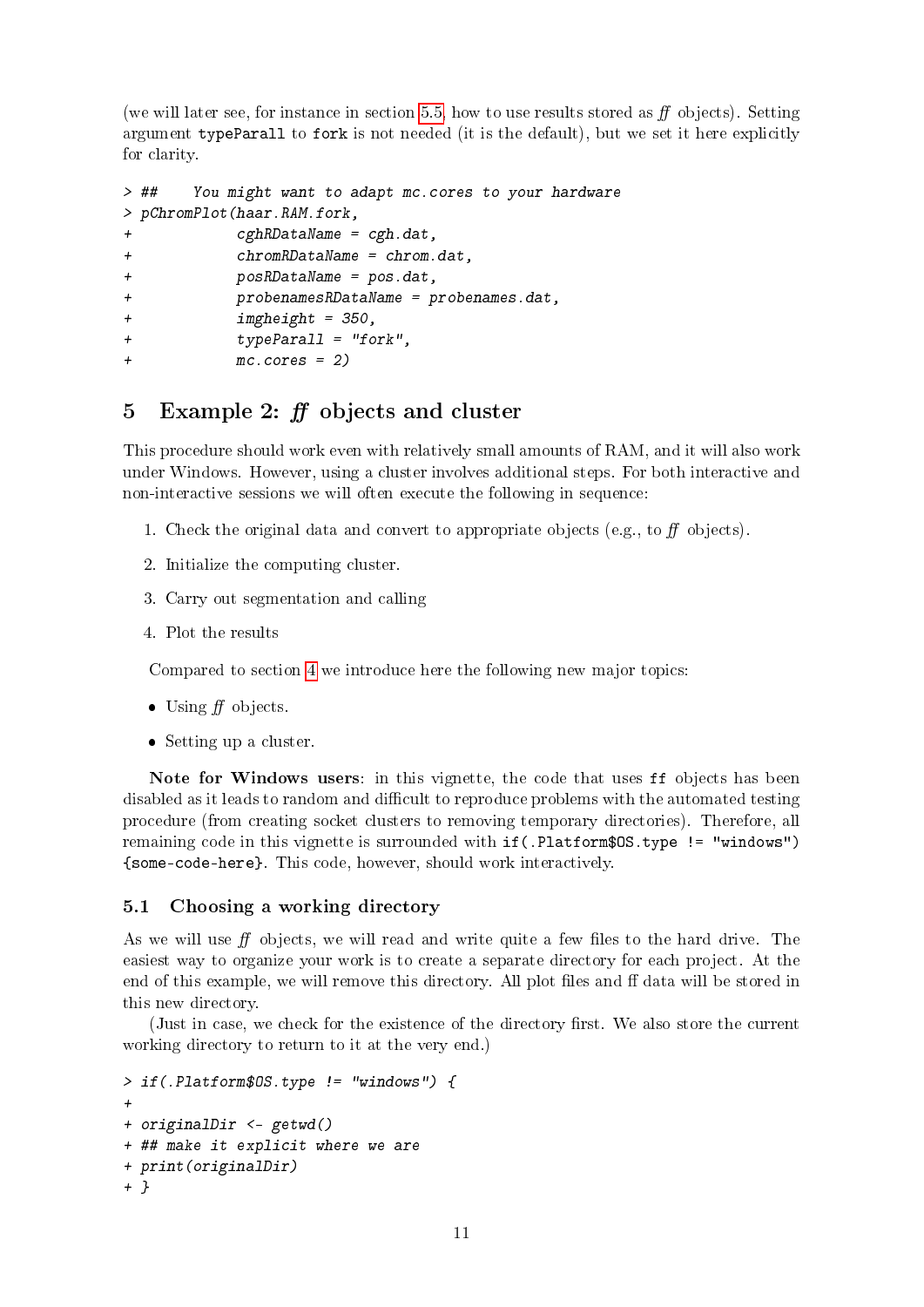```
[1] "/tmp/RtmpQz9Mwl/Rbuild11d6dd1331672c/ADaCGH2/vignettes"
> if(.Platform$OS.type != "windows") {
+ if(!file.exists("ADaCGH2_vignette_tmp_dir"))
   dir.create("ADaCGH2_vignette_tmp_dir")
+ setwd("ADaCGH2_vignette_tmp_dir")
+ }
```
It is very important to remember that the names of the  $f\!f$  objects that are exposed to the user are always the same (i.e., chromData.RData, posData.RData, cghData.RData, probeNames.RData). Therefore, successive invocations of inputToADaCGH, if they produce  $ff$ output (i.e.,  $\texttt{ff}.\texttt{or.RAM} = \texttt{"ff"}$ ) will overwrite this objects (and make them point to different binary  $\hat{H}$  files on disk). In this vignette, we keep reusing inputToADaCGH, but note that in all the cases we produce as output  $f\!f$  files (sections [5.2,](#page-11-0) [5.2.1,](#page-11-1) [5.2.2,](#page-12-0) [5.2.4,](#page-13-0) [6.2,](#page-17-1) [6.2.1,](#page-17-2) [6.2.2,](#page-17-3) [6.2.4\)](#page-18-1), the data used as input are the same, so there is no problem here (although we will leave binary  $f f$  objects on disk without a corresponding  $f f RData$  object on the R session). In particular, note that when we show the usage of Limma and snapCGH objects as input (section [7.1\)](#page-23-1), we are using RAM objects (not  $f\bar{f}$  objects) as output, so there is no confusion.

## <span id="page-11-0"></span>5.2 Reading data and storing as  $ff$  objects

Converting the original data to  $f\bar{f}$  objects can be done either before or after initializing the cluster (section [5.3\)](#page-14-3), as it does not use the computing cluster. The purpose of this step is to write the  $\hat{H}$  files to disk, so they are available for the segmentation and ploting functions.

#### <span id="page-11-1"></span> $5.2.1$  Data available as a data frame in an RData file

To allow the conversion to be carried out using data from previous sessions, the conversion takes as input the name of an RData that contains plain, "regular" R objects (which, if loaded, would be RAM objects).

```
> if(.Platform$OS.type != "windows") {
+ fnameRdata <- list.files(path = system.file("data", package = "ADaCGH2"),
+ full.names = TRUE, pattern = "inputEx.RData")
+ inputToADaCGH(ff.or.RAM = "ff",
+ RDatafilename = fnameRdata)
+ }
  ... done reading; starting checks
     ... checking identical MidPos
     ... checking need to reorder inputData, data.frame version
  ... done with checks; starting writing
   ... done writing/saving probeNames
  ... done writing/saving chromData
  ... done writing/saving posData
  ... done writing/saving cghData
```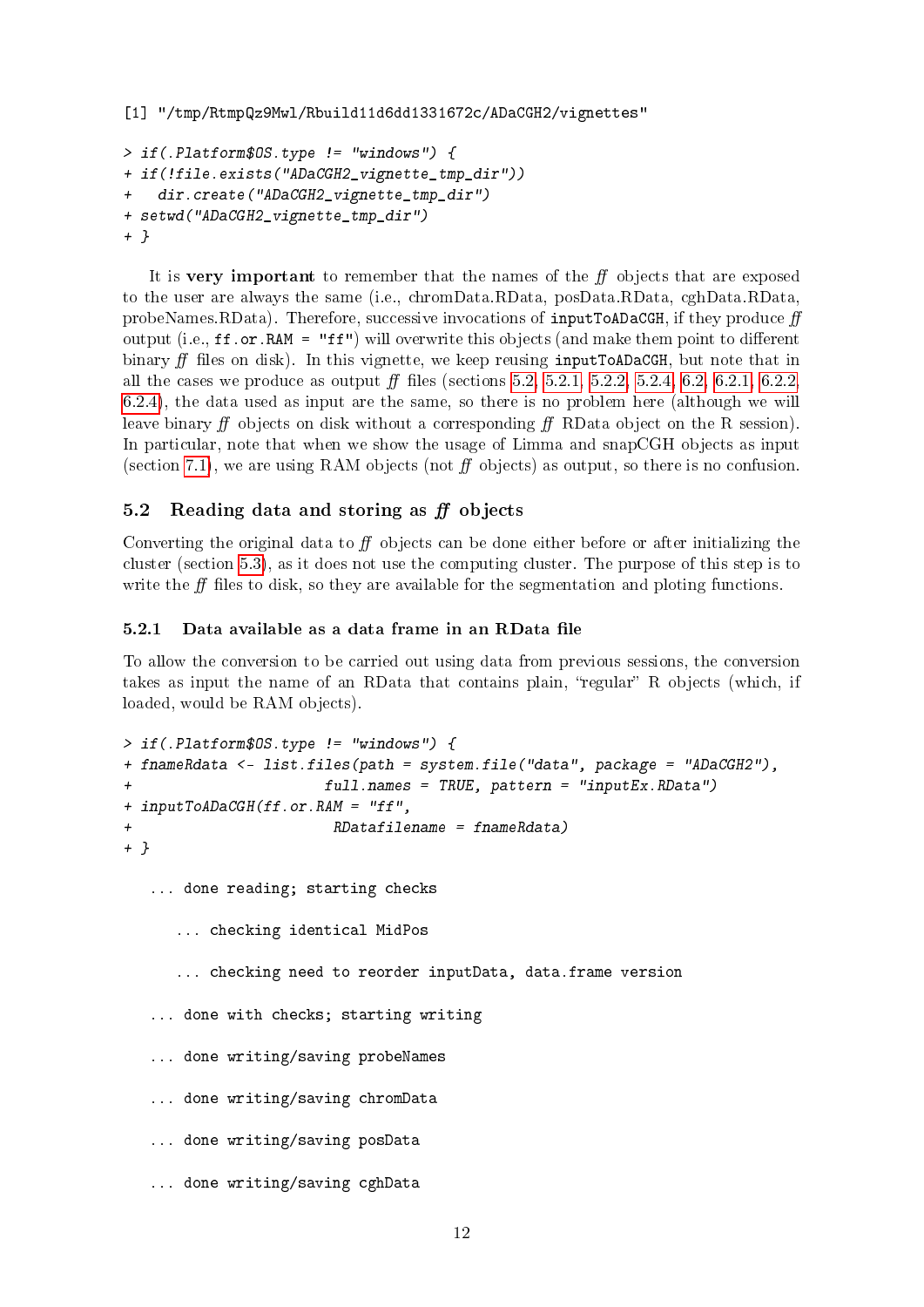```
Calling gc at end
         used (Mb) gc trigger (Mb) max used (Mb)
Ncells 5400650 288.5 7875502 420.6 6122127 327.0
Vcells 9274913 70.8 17824054 136.0 12254815 93.5
Files saved in current directory
/tmp/RtmpQz9Mwl/Rbuild11d6dd1331672c/ADaCGH2/vignettes/ADaCGH2_vignette_tmp_dir
with names :
chromData.RData, posData.RData, cghData.RData, probeNames.RData.
```
The first command is used in this example to find the complete path of the example data set. The actual call to the function is the second expression. Note that we used a path to an RData file, and do not just use a RAM object. If you are very short of RAM, you might want to do the conversion in a separate R process that exists once the conversion is done and returns all of the RAM it used to the operating system. This we cover next in section [5.2.2.](#page-12-0) An alternative approach to try to minimize RAM is available if our data are in a text file, as discussed in section [4.1.3.](#page-7-0)

## <span id="page-12-0"></span>5.2.2 Converting from RData to  $f\!f$  objects in a separate process

With large data sets, converting from RData to  $f$  can be the single step that consumes the most RAM, since we need to load the original data into R. Even if, after the conversion to ff, we remove the original data and call  $gc()$ , R might not return all of the memory to the operating system, and this might be inconvenient in multiuser environments and/or long running processes.

We can try dealing with the above problems by executing the conversion to  $f$  in a separate R process that is spawned exclusively just for the conversion. For instance, we could use the mcparallel function (from package parallel) and do:

```
> mcparallel(inputToADaCGH(ff.or.RAM = "ff",
+ RDatafilename = fnameRData),
+ silent = FALSE)
> tableChromArray <- mccollect()
> if(inherits(tableChromArray, "try-error")) {
+ stop("ERROR in input data conversion")
+ }
```
That way, the  $f$  are produced and stored locally in the hard drive, but the R process where the original data was loaded (and the conversion to  $f\!f$  carried out) dies immediately after the conversion, freeing back the memory to the operating system.

#### <span id="page-12-1"></span>5.2.3 Data available as an R data frame

Instead of accessing the RData file, we can directly use the data frame, as we did in section [4.1.2.](#page-6-0)

```
> if(.Platform$OS.type != "windows") {
+ data(inputEx) ## make inputEx available as a data frame with that name
+ inputToADaCGH(ff.or.RAM = "ff",
                        dataframe = inputEx)+ }
```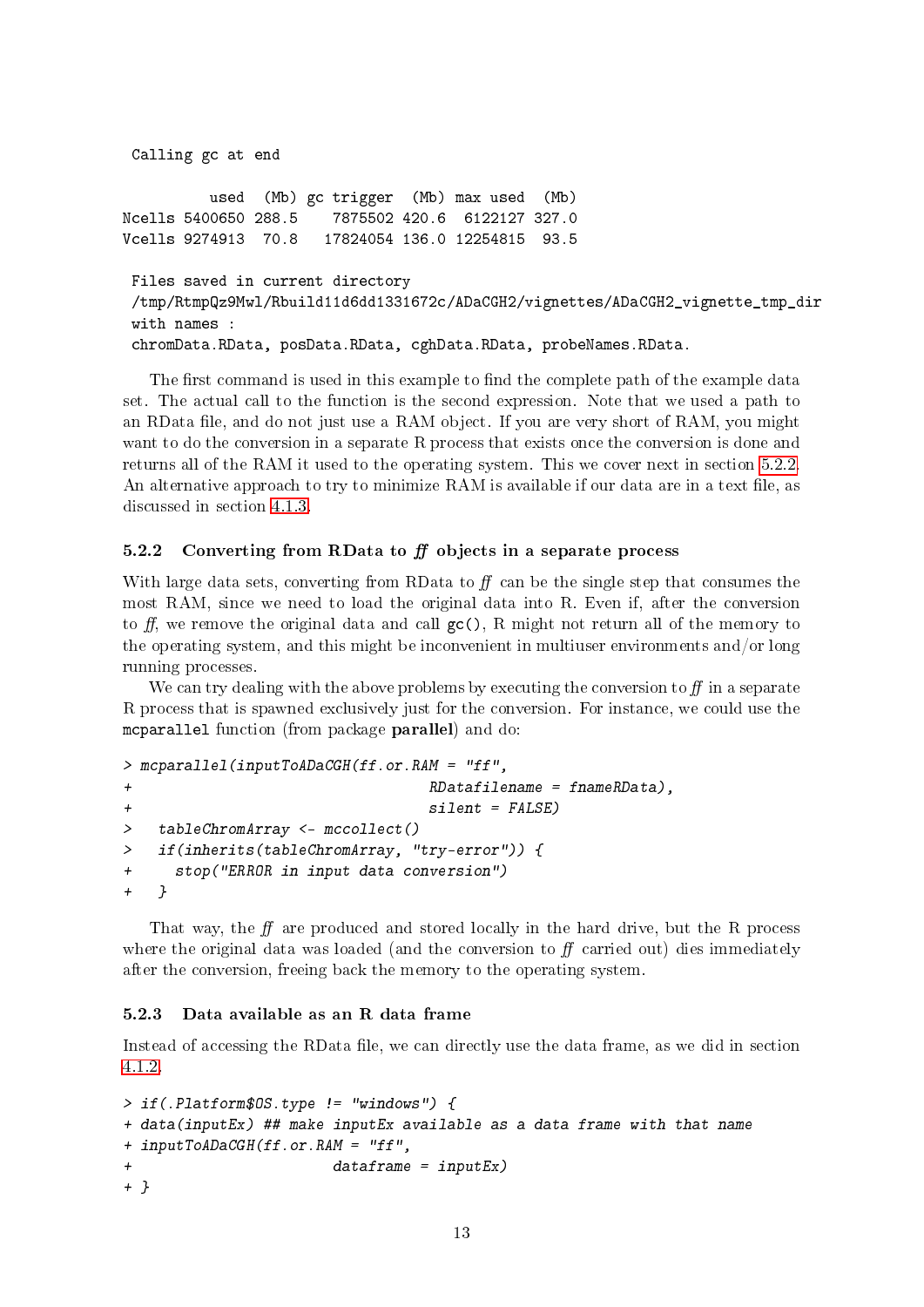... done reading; starting checks

... checking identical MidPos

... checking need to reorder inputData, data.frame version

... done with checks; starting writing

... done writing/saving probeNames

... done writing/saving chromData

... done writing/saving posData

... done writing/saving cghData

Calling gc at end

used (Mb) gc trigger (Mb) max used (Mb) Ncells 5400639 288.5 7875502 420.6 6122127 327.0 Vcells 9274926 70.8 17824054 136.0 12254815 93.5

Files saved in current directory /tmp/RtmpQz9Mwl/Rbuild11d6dd1331672c/ADaCGH2/vignettes/ADaCGH2\_vignette\_tmp\_dir with names : chromData.RData, posData.RData, cghData.RData, probeNames.RData.

### <span id="page-13-0"></span>5.2.4 Using input data from a text file

As in [4.1.3,](#page-7-0) we can read from a text file. In this case, however, the output will be a set of  $f\!f$ objects.

```
> if(.Platform$OS.type != "windows") {
+ fnametxt <- list.files(path = system.file("data", package = "ADaCGH2"),
+ full.names = TRUE, pattern = "inputEx.txt")
+
+ ## You might want to adapt mc.cores to your hardware
+ inputToADaCGH(ff.or.RAM = "ff",
+ textfilename = fnametxt,
              mc.cores = 2)+ }
  ... textfile reading: reading the ID column
  ... textfile reading: reading the chrom column
  ... textfile reading: (parallel) reading of remaining columns
  ... done reading; starting checks
     ... checking identical MidPos
```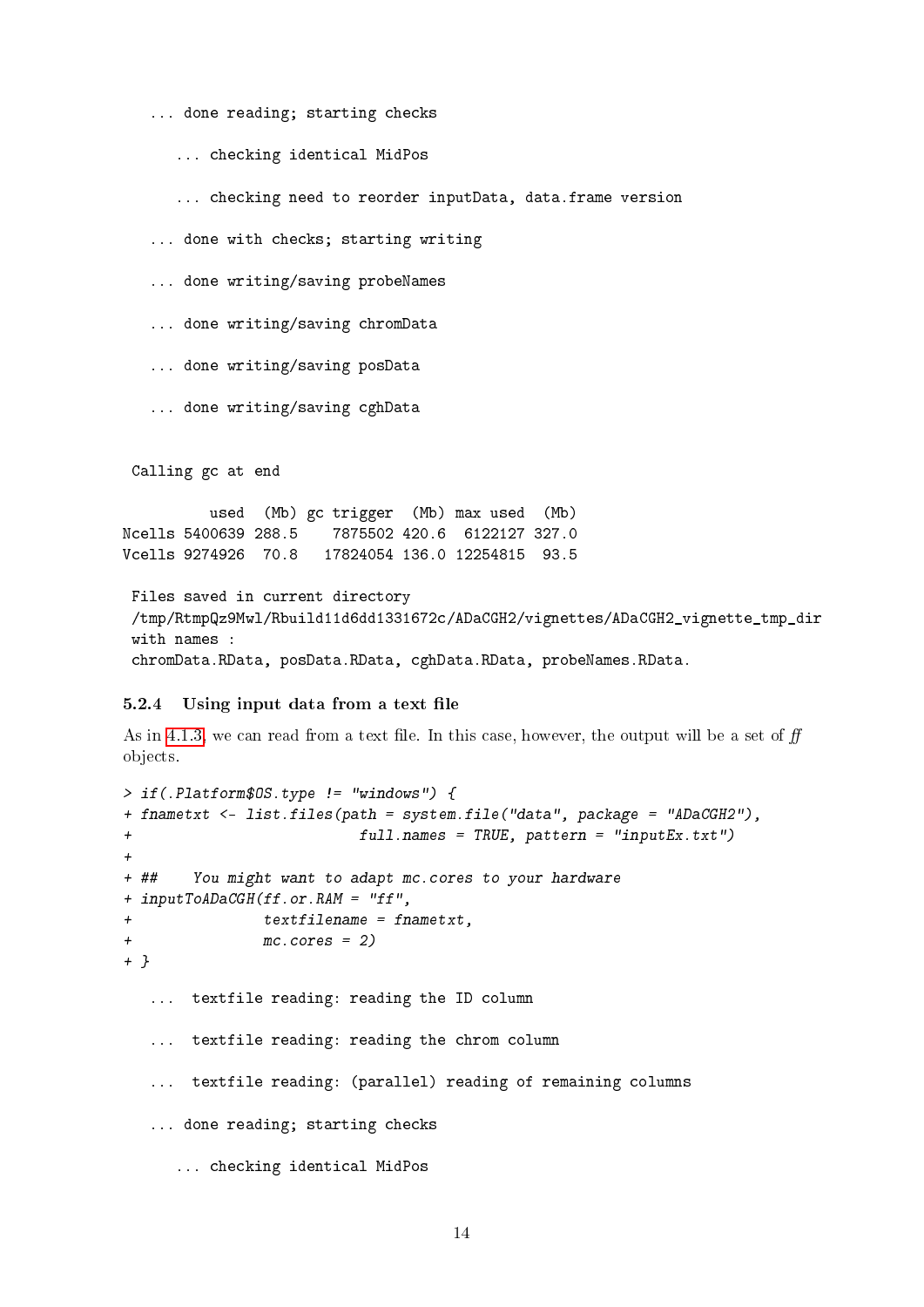... checking need to reorder inputData, ff version

... done with checks; starting writing

... done writing/saving probeNames

... done writing/saving chromData

... done writing/saving posData

... done writing/saving cghData

Calling gc at end

used (Mb) gc trigger (Mb) max used (Mb) Ncells 5400818 288.5 7875502 420.6 6122127 327.0 Vcells 9275103 70.8 17824054 136.0 12254815 93.5

```
Files saved in current directory
/tmp/RtmpQz9Mwl/Rbuild11d6dd1331672c/ADaCGH2/vignettes/ADaCGH2_vignette_tmp_dir
with names :
chromData.RData, posData.RData, cghData.RData, probeNames.RData.
```
#### <span id="page-14-0"></span>5.2.5 Using data from Limma or snapCGH

You can also use data from snapCGH and Limma. See section [7.1.](#page-23-1)

#### <span id="page-14-1"></span>5.2.6 Reading data from a directory

See section [6.2.6](#page-19-1) for further details. This option is the best option with very large data sets. The initial data reading will use forking and, once we have saved the objects as  $f\!f$  objects, we can apply all the subsequent analysis steps discussed in the rest of this section.

#### <span id="page-14-2"></span>5.2.7 Moving a set of  $f\!f$  objects

This is not specific to ADaCGH2, but since this issue can come up frequently, we explain it here. The paths of the  $\bf ff$  files are stored in the object. How can we move this R object with all the  $\hat{H}$  files? First, we save the R object and all the  $\hat{H}$  files:

```
ffsave(cghData, file = "savedcghData", rootpath = "./")
```
We then take the resulting RData object (possible a very large object), and load it in the new location, rerooting the path:

```
ffload(file = "pathtofile/savedcghData", rootpath = getwd())
```
## <span id="page-14-3"></span>5.3 Initializing the computing cluster

Cluster initialization uses the functions provided in parallel. In the example we will use a sockect cluster, since this is likely to run under a variety of operating systems and should not need any additional software. Note, however, that MPI can also be used (in fact, that is what we use in our servers). In this example we will use as many nodes as cores can be detected.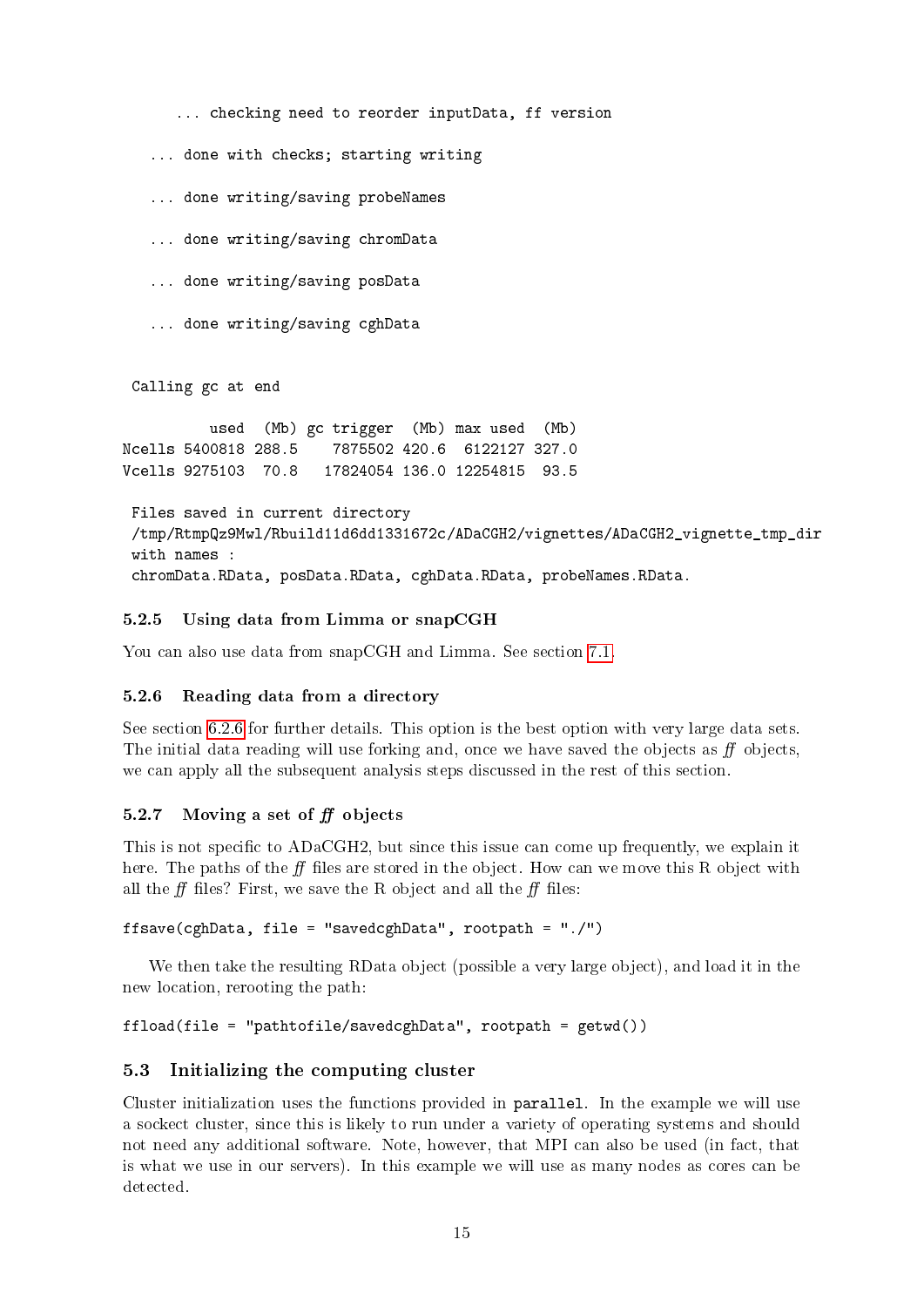```
> if(.Platform$OS.type != "windows") {
+ ## Adapt number of nodes to your hardware
+ number.of.nodes <- 2 ##detectCores()
+ cl2 <- parallel::makeCluster(number.of.nodes, "PSOCK")
+ parallel::clusterSetRNGStream(cl2)
+ parallel::setDefaultCluster(cl2)
+ parallel::clusterEvalQ(NULL, library("ADaCGH2"))
+
+ wdir <- getwd()
+ parallel::clusterExport(NULL, "wdir")
+ parallel::clusterEvalQ(NULL, setwd(wdir))
+ }
[[1]]
```

```
[1] "/tmp/RtmpQz9Mwl/Rbuild11d6dd1331672c/ADaCGH2/vignettes/ADaCGH2_vignette_tmp_dir"
```
#### $[$ [2]]

```
[1] "/tmp/RtmpQz9Mwl/Rbuild11d6dd1331672c/ADaCGH2/vignettes/ADaCGH2_vignette_tmp_dir"
```
The first two calls create a cluster and initialize the random number generator<sup>[3](#page-15-1)</sup>. The third expression sets the cluster just created as the default cluster. This is important: to simplify function calls, we do not pass the cluster name around, but rather expect a default cluster to be set up. The fourth line makes the  $ADaCGH2$  package available in all the nodes of the cluster (notice we did not need to do this with forking, as the child processes shared memory with the parent).

The last three lines make sure the slave processes use the same directory as the master. Because we created the cluster after changing directories (section [5.1\)](#page-10-1) this step is not really needed here. But we make it explicit so as to verify it works, and as a reminder that you will need to do this if you change directories AFTER creating the cluster. If you run on a multinode cluster, you must ensure that the same directory exists in all machines. (In this case, we are running on the localhost).

#### <span id="page-15-0"></span>5.4 Carrying out segmentation and calling

Segmentation and calling are carried out with the pSegment functions. Here we show just one such example. Many more are available in the second vignette.

```
> help(pSegment)
```

```
> if(.Platform$OS.type != "windows") {
+ haar.ff.cluster <- pSegmentHaarSeg("cghData.RData",
+ "chromData.RData",
+ merging = "MAD",
+ typeParall = "cluster")
+ }
```
We can take a quick look at the output. We first open the  $f\bar{f}$  objects (the output is a list of  $f\!f$  objects) and then call summary on the list that contains the results of the wavelet smoothing:

<span id="page-15-1"></span><sup>&</sup>lt;sup>3</sup>We use the version from package **parallel**, instead of the one from **BiocGenerics**, as the last one is still experimental.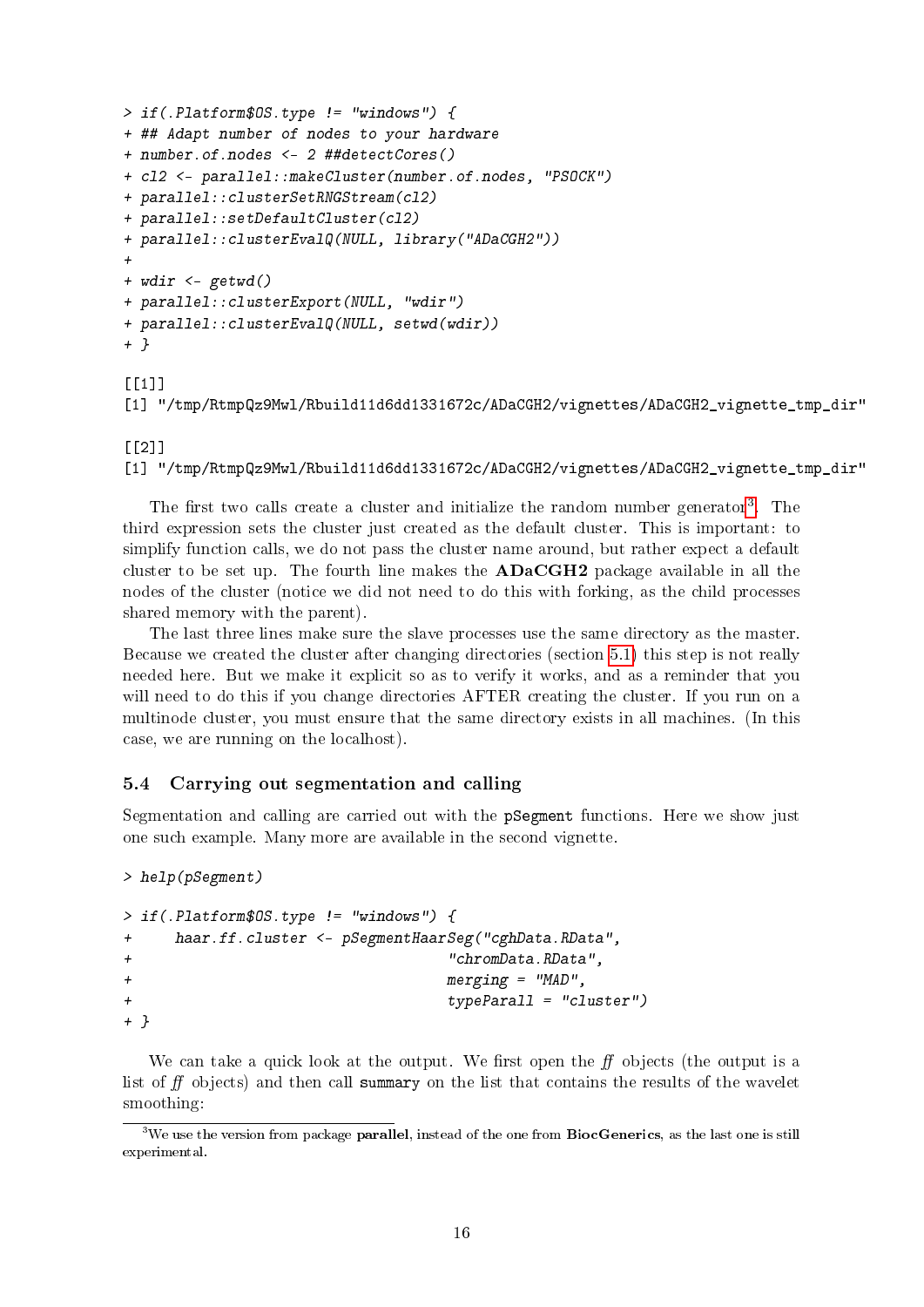```
> if(.Platform$OS.type != "windows") {
+ lapply(haar.ff.cluster, open)
+ summary(haar.ff.cluster[[1]][,])
+ }
```

| L.1                             | L.2                                                                     | m4             | m5              |
|---------------------------------|-------------------------------------------------------------------------|----------------|-----------------|
|                                 | Min. :-0.18305 Min. :-0.080705 Min. :0.9303 Min. :-4.0270               |                |                 |
|                                 | 1st Qu.:-0.10712   1st Qu.:-0.004725   1st Qu.:2.0171   1st Qu.: 0.0738 |                |                 |
| Median :-0.06615                | Median : 0.017535                                                       | Median :2.1786 | Median : 0.1857 |
| Mean :-0.03548                  | Mean : 0.007684                                                         | Mean :3.4504   | Mean : 1.6016   |
|                                 | 3rd Qu.: 0.05851 3rd Qu.: 0.017535 3rd Qu.:5.9396 3rd Qu.: 2.9014       |                |                 |
|                                 | Max. : 0.17439 Max. : 0.056750 Max. :5.9396                             |                | Max. : 9.0388   |
| NA's :5 NA's :15                |                                                                         |                | NA's :41        |
| L3                              | m6                                                                      |                |                 |
| Min. :-12.960                   | Min. :-0.20148                                                          |                |                 |
| 1st Qu.: 3.919 1st Qu.:-0.09948 |                                                                         |                |                 |
| Median : 3.995 Median :-0.04680 |                                                                         |                |                 |
| Mean : 1.981                    | Mean :-0.03510                                                          |                |                 |
| 3rd Qu.: 4.008 3rd Qu.: 0.06151 |                                                                         |                |                 |
| Max. : 6.055 Max. : 0.17410     |                                                                         |                |                 |
| NA's :9 NA's :203               |                                                                         |                |                 |

### <span id="page-16-0"></span>5.5 Plotting the results

The call here is the same as in section [4.3,](#page-9-0) except that we change the values for the arguments. As we are using  $f\bar{f}$  objects, we also need to first write to disk the  $(f\bar{f})$  object with the results.

```
> if(.Platform$OS.type != "windows") {
+ save(haar.ff.cluster, file = "hs_mad.out.RData", compress = FALSE)
+
+ pChromPlot(outRDataName = "hs_mad.out.RData",
+ cghRDataName = "cghData.RData",
+ chromRDataName = "chromData.RData",
+ posRDataName = "posData.RData",
+ probenamesRDataName = "probeNames.RData",
+ imgheight = 350,
+ typeParall = "cluster")
+ }
```
Finally, we stop the workers and close the cluster

```
> if(.Platform$OS.type != "windows") {
+ parallel::stopCluster(cl2)
+ }
```
## <span id="page-16-1"></span>6 Example 3:  $ff$  objects and forking

This example uses  $f\!f$  objects, as in section [5,](#page-10-0) but it will not use a cluster but forking, as in section [4.](#page-5-0) Therefore, we will not need to create a cluster, but we will need to read data and convert it to  $f\bar{f}$  objects.

Here we introduce no new major topics. Working with  $ff$  objects was covered in section  $5.2$  and forking was covered in section [4.2.](#page-8-2) We simply combine these work-flows.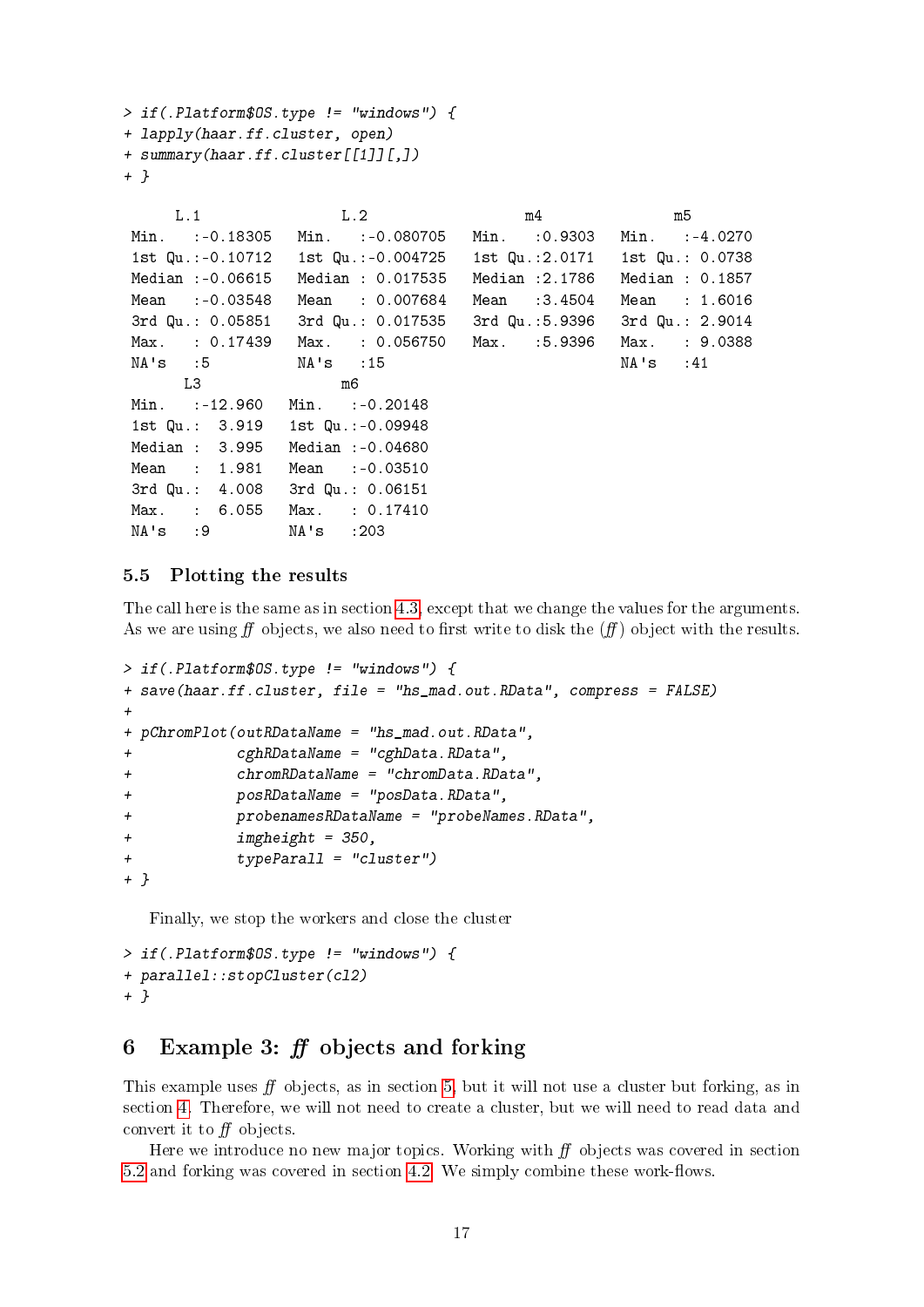### <span id="page-17-0"></span>6.1 Choosing a working directory

As we will use  $f\!f$  objects, it will be convenient, as we did in section [5.1,](#page-10-1) to create a separate directory for each project, to store all plot files and ff data. Since we already did that above (section [5.1\)](#page-10-1) we do not repeat it here. However, for real work, you might want to keep different analyses associated to different working directories.

## <span id="page-17-1"></span>6.2 Reading data and storing as  $f\!f$  objects

We have here the same options as in section  $5.2$ . We repeat them briefly. A key difference with respect to section [5.2](#page-11-0) is that we are not creating a cluster, so there will be no need to export the current working directory to slave processes explictly (in contrast to [5.3\)](#page-14-3).

### <span id="page-17-2"></span> $6.2.1$  Data available as a data frame in an RData file

```
> if(.Platform$OS.type != "windows") {
+ fnameRdata <- list.files(path = system.file("data", package = "ADaCGH2"),
                      + full.names = TRUE, pattern = "inputEx.RData")
+ inputToADaCGH(ff.or.RAM = "ff",
+ RDatafilename = fnameRdata)
+ }
   ... done reading; starting checks
      ... checking identical MidPos
      ... checking need to reorder inputData, data.frame version
   ... done with checks; starting writing
   ... done writing/saving probeNames
   ... done writing/saving chromData
   ... done writing/saving posData
   ... done writing/saving cghData
 Calling gc at end
         used (Mb) gc trigger (Mb) max used (Mb)
Ncells 5407400 288.8 7875502 420.6 6122127 327.0
Vcells 9290573 70.9 17824054 136.0 12254815 93.5
Files saved in current directory
 /tmp/RtmpQz9Mwl/Rbuild11d6dd1331672c/ADaCGH2/vignettes/ADaCGH2_vignette_tmp_dir
with names :
 chromData.RData, posData.RData, cghData.RData, probeNames.RData.
```
## <span id="page-17-3"></span>6.2.2 Converting from RData to  $f\bar{f}$  objects in a separate process

Even if we are using forking, we might still want to carry the conversion to  $f<sub>f</sub>$  objects in a separate process, as we did in section [5.2.2,](#page-12-0) since the conversion to  $f\!f$  objects might be the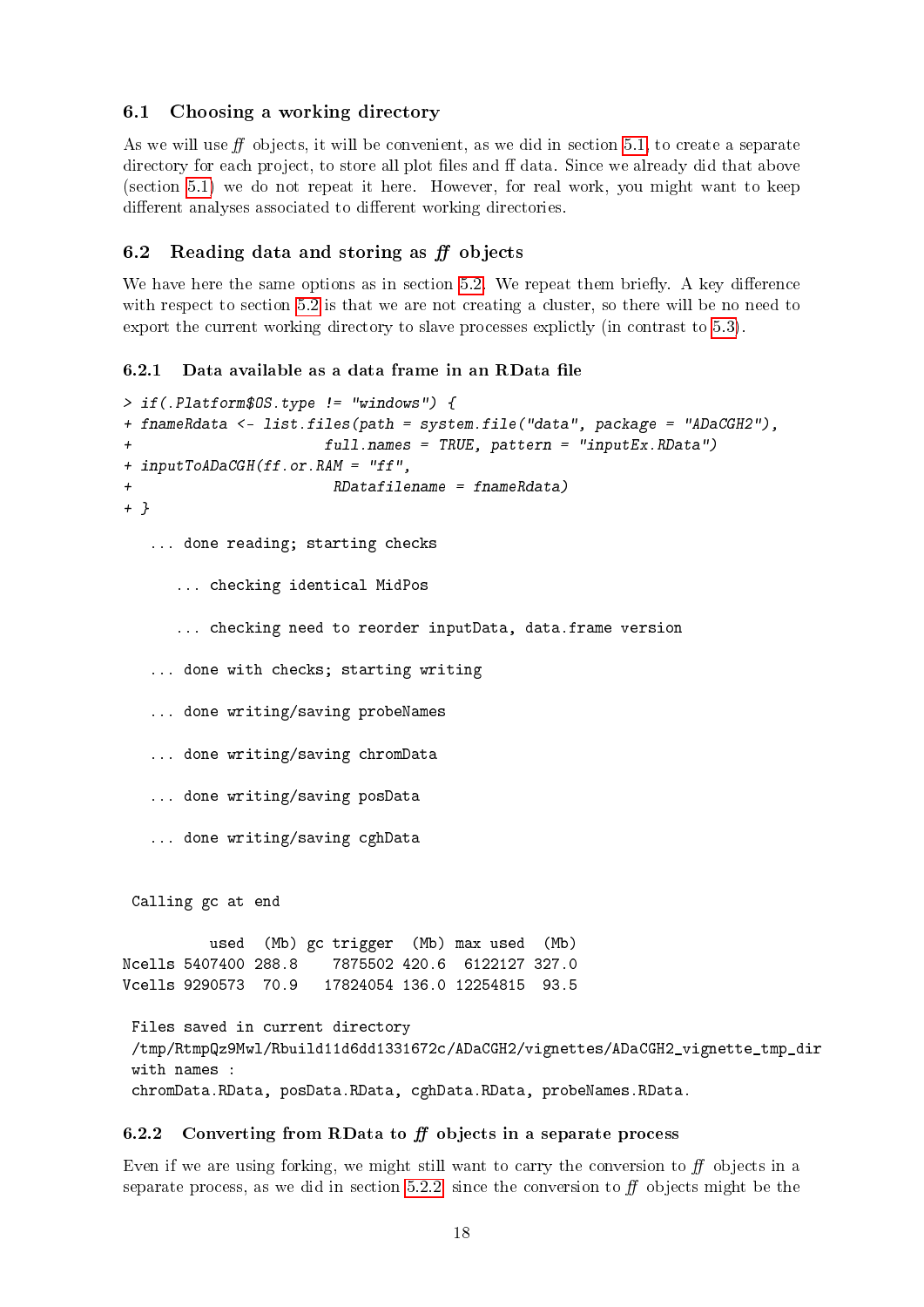step that consumes most RAM in the whole process and we might want to make sure we return that memory to the operating system as soon as possible.

```
> mcparallel(inputToADaCGH(ff.or.RAM = "ff",
+ RDatafilename = fnameRdata),
+ silent = FALSE)
> tableChromArray <- collect()
> if(inherits(tableChromArray, "try-error")) {
+ stop("ERROR in input data conversion")
+ }
```
#### <span id="page-18-0"></span>6.2.3 Data available as an R data frame

Instead of accessing the RData file, we can directly use the data frame, as we did in section [5.2.3.](#page-12-1)

<span id="page-18-1"></span> $6.2.4$  Using input data from a text file

```
> if(.Platform$OS.type != "windows") {
+ fnametxt <- list.files(path = system.file("data", package = "ADaCGH2"),
+ full.names = TRUE, pattern = "inputEx.txt")
+
+ ## You might want to adapt mc.cores to your hardware
+ inputToADaCGH(ff.or.RAM = "ff",
+ textfilename = fnametxt,
+ mc.cores = 2)
+ }
  ... textfile reading: reading the ID column
  ... textfile reading: reading the chrom column
  ... textfile reading: (parallel) reading of remaining columns
  ... done reading; starting checks
     ... checking identical MidPos
     ... checking need to reorder inputData, ff version
  ... done with checks; starting writing
  ... done writing/saving probeNames
  ... done writing/saving chromData
  ... done writing/saving posData
  ... done writing/saving cghData
Calling gc at end
```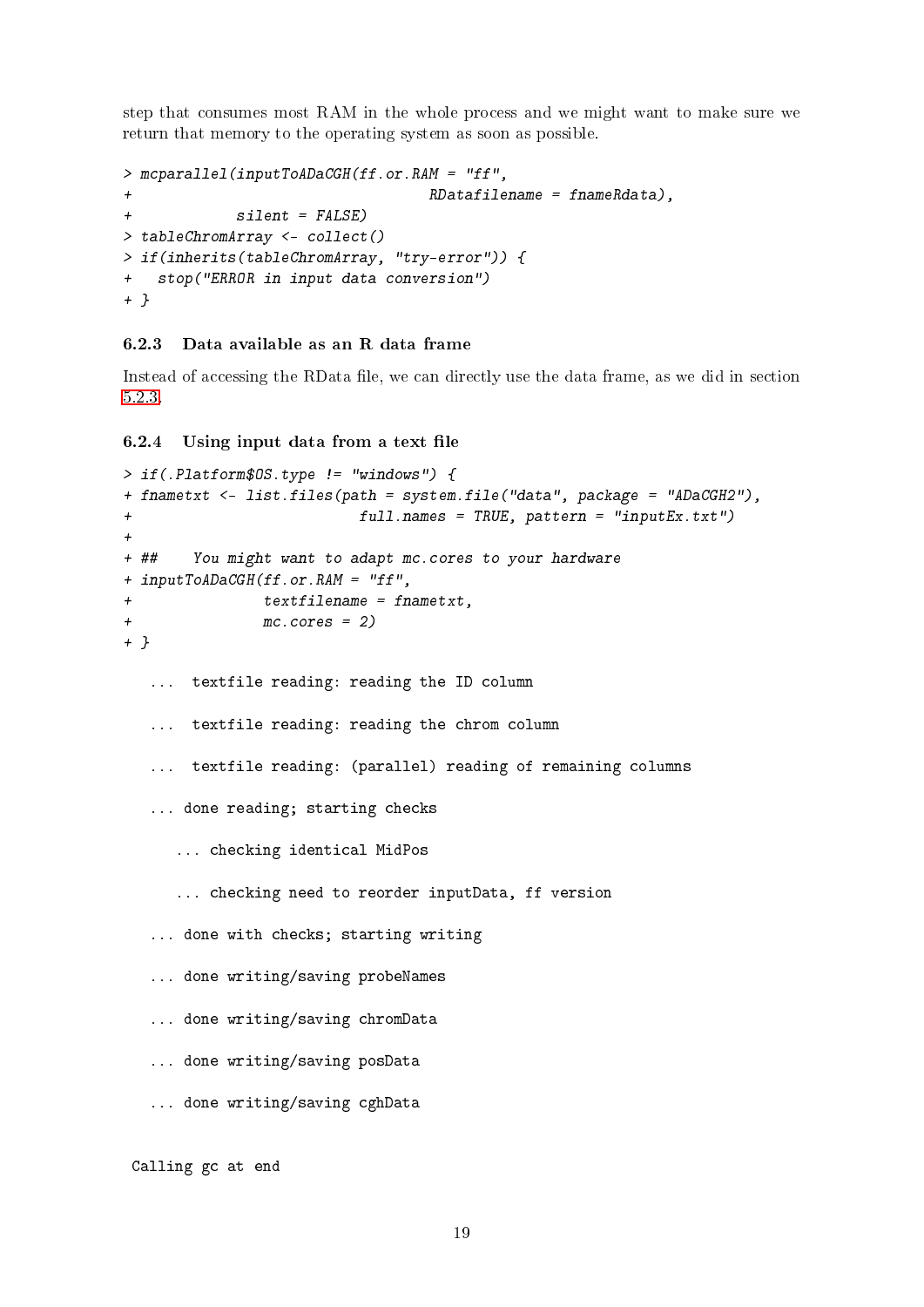```
used (Mb) gc trigger (Mb) max used (Mb)
Ncells 5407571 288.8 7875502 420.6 6122127 327.0
Vcells 9290663 70.9 17824054 136.0 12254815 93.5
Files saved in current directory
 /tmp/RtmpQz9Mwl/Rbuild11d6dd1331672c/ADaCGH2/vignettes/ADaCGH2_vignette_tmp_dir
with names :
 chromData.RData, posData.RData, cghData.RData, probeNames.RData.
```
#### <span id="page-19-0"></span>6.2.5 Using data from Limma or snapCGH

You can also use data from snapCGH and Limma. See section [7.1.](#page-23-1)

### <span id="page-19-1"></span>6.2.6 Reading data from a directory

This is probably the best option for very large input data. We will read all the files in a given directory (except for those you might explicitly specify not to). Even if your original file follows the format of the data file in  $6.2.4$ , you might want to convert it to the format used here (where each column is a file) as the time it takes to convert the file will be more than compensated by the speed ups of reading, in  $R$ , each file on its own. With very large files, it is much faster to read the data this way (we avoid having to loop many times over the file to read each column). Reading the data is parallelized, which allows us to speed up the reading process significantly (the parallelization uses forking, and thus you will see no speed gains in Windows). Finally, to maximize speed and minimize memory consumption, we use  $f\!f$  objects for intermediate storage.

#### <span id="page-19-2"></span> $6.2.7$  Cutting the original file into one-column files

We provide a simple function, cutFile, to do this job. Here we create a directory where we will place the one-column files (we first check that the directory does not  $ext{exit}^4$  $ext{exit}^4$ ). Note that this will probably NOT work under Windows<sup>[5](#page-19-4)</sup>, and thus we skip using cutFile under Windows, and use a directory where we have stored the files split by column.

```
> if( (.Platform$OS.type == "unix") && (Sys.info()['sysname'] != "Darwin") ) {
+ fnametxt <- list.files(path = system.file("data", package = "ADaCGH2"),
+ full.names = TRUE, pattern = "inputEx.txt")
+ if(file.exists("cuttedFile")) {
+ stop("The cuttedFile directory already exists. ",
+ "Did you run this vignette from this directory before? ",
+ "You will not want to do that, unless you modify the arguments ",
+ "to inputToADaCGH below")
+ } else dir.create("cuttedFile")
+ setwd("cuttedFile")
+ ## You might want to adapt mc.cores to your hardware
+ cutFile(fnametxt, 1, 2, 3, sep = "\t", mc.cores = 2)
+ cuttedFile.dir <- getwd()
+ setwd("../")
+ } else {
   + cuttedFile.dir <- system.file("example-datadir",
```
<span id="page-19-3"></span> ${}^{4}$ If it exists and contains files, inputToADaCGH will probably fail, as it is set to read all the files in the directory.

<span id="page-19-4"></span> $5$ Under Macs it might or might not work; in all of the Macs we have tried it, it works, but not on the testing machine at BioC.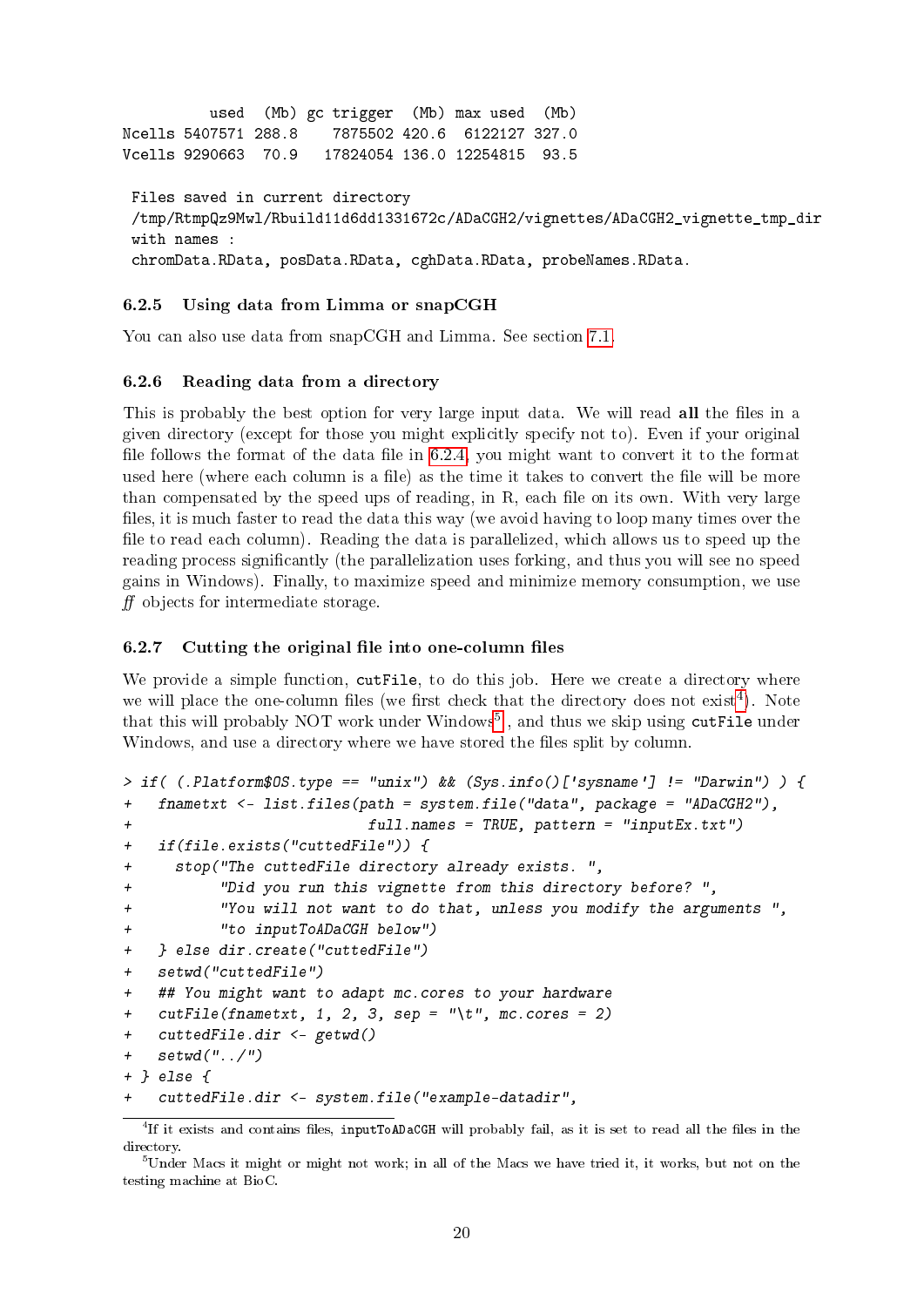We create a new directory and carry out the file cutting there since the upper level directory is already populated with other files we have been creating. If we cut the file in the upper directory, we would later need to specify a lengthy list of files to exclude in the arguments to inputToADaCGH. To avoid that, we create a directory, and leave the files in the newly created directory. After cutting, we return to the former level directory, to keep that directory with only the files for input.

It is important to realize that the previous paragraph, which might seem a mess, does not reflect the way you would usually work, which would actually be much simpler, and something like the following:

- 1. Create a directory for your new project (lets call this directory d1).
- 2. Copy the text file with your big txt file with data to  $d_1$ ; lets call this file  $afile.txt$ .
- 3. In R, move to d1 (for example, setwd(" /d1")).
- 4. Use cutFile: cutFile("afile.txt", 1, 2, 3).
- 5. Call inputToADaCGH: inputToADaCGH(ff.or.RAM = "ff", path = getwd(), excludefile  $=$  "afile.txt")

(In this vignette the workflow was not as easy because we are running lots of different examples, with several different workflows.)

cutFile will run several jobs in parallel to speed up the cutting process, launching by default as many jobs as cores it can detect, and will produce files with the required naming conventions of inputToADaCGH. Note that cutFile is unlikely to work under Windows.

If you do not want to use cutFile you can use utilities provided by your operating system. The following is a very simple example of using cut under bash (which is not unlike what we do internally in cutFile) to produce one-column files from a file called Data.txt, with 77 arrays/subjects, where cutting the data part is parallelized over four processors:

```
cut -f1 Data.txt > ID.txt
cut -f2 Data.txt > Chrom.txt
cut -f3 Data.txt > Pos.txt
for i in \{4..20\}; do cut -f$i Data.txt > col_$i.txt; done &
for i in \{21..40\}; do cut -f$i Data.txt > col_$i.txt; done &
for i in \{41..60\}; do cut -f$i Data.txt > col_$i.txt; done &
for i in \{61..80\}; do cut -f$i Data.txt > col_$i.txt; done &
```
After you have cut the file, each file contains one column of data. Three of the files must be named "ID.txt", "Chrom.txt", and "Pos.txt". The rest of the files contain the data for each one of the arrays or subjects. The name of the rest of the files is irrelevant.

When using inputDataToADaCGH with a directory, the output can be either  $f\bar{f}$  objects or RAM objects. However, the latter will rarely make sense (it will be slower and we can run into memory contraints); see the discussion in file "benchmarks.pdf".

> if(.Platform\$OS.type != "windows") { + ## You might want to adapt mc.cores to your hardware + inputToADaCGH(ff.or.RAM = "ff",

+ }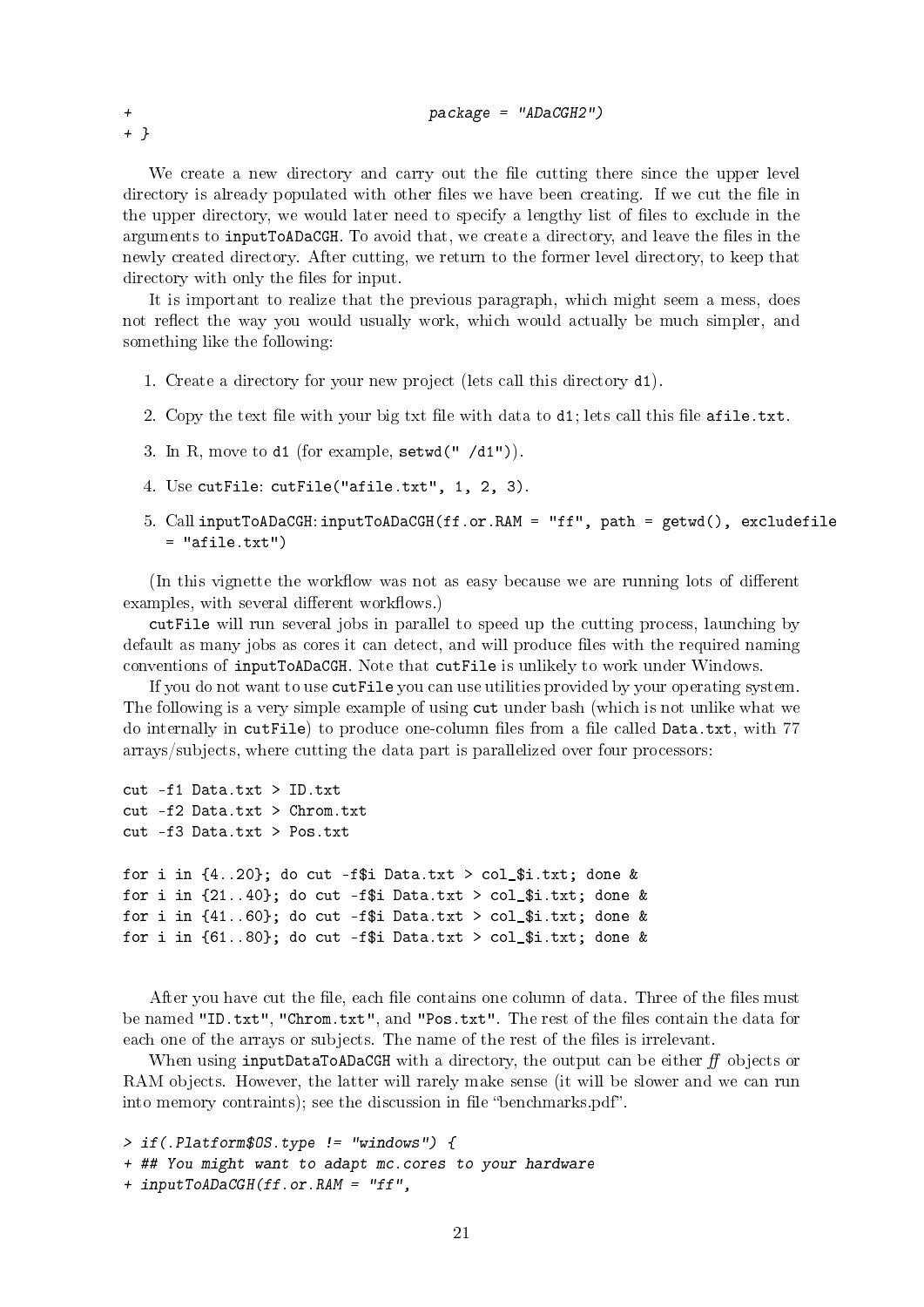+ path = cuttedFile.dir, + verbose = TRUE, + mc.cores = 2) + } Note: Directory reading: we will be reading 6 files, not including ID, Chrom, and Pos. If this is not the correct number of files, stop this process, verify why (did cutFiles work correctly? are you using a directory with other files?, etc), and run again. These are the files we will try to read: col\_4.txt col\_5.txt col\_6.txt col\_7.txt col\_8.txt col\_9.txt ... directory reading: reading the ID file ... directory reading: reading the chromosome file ... directory reading: reading the Positions file ... directory reading: parallel reading of column names ... directory reading: parallel reading of data columns ... done reading; starting checks ... checking identical MidPos ... checking need to reorder inputData, ff version ... done with checks; starting writing ... done writing/saving probeNames ... done writing/saving chromData ... done writing/saving posData ... done writing/saving cghData Calling gc at end used (Mb) gc trigger (Mb) max used (Mb) Ncells 5408258 288.9 7875502 420.6 6122127 327.0

Vcells 9292284 70.9 17824054 136.0 12254815 93.5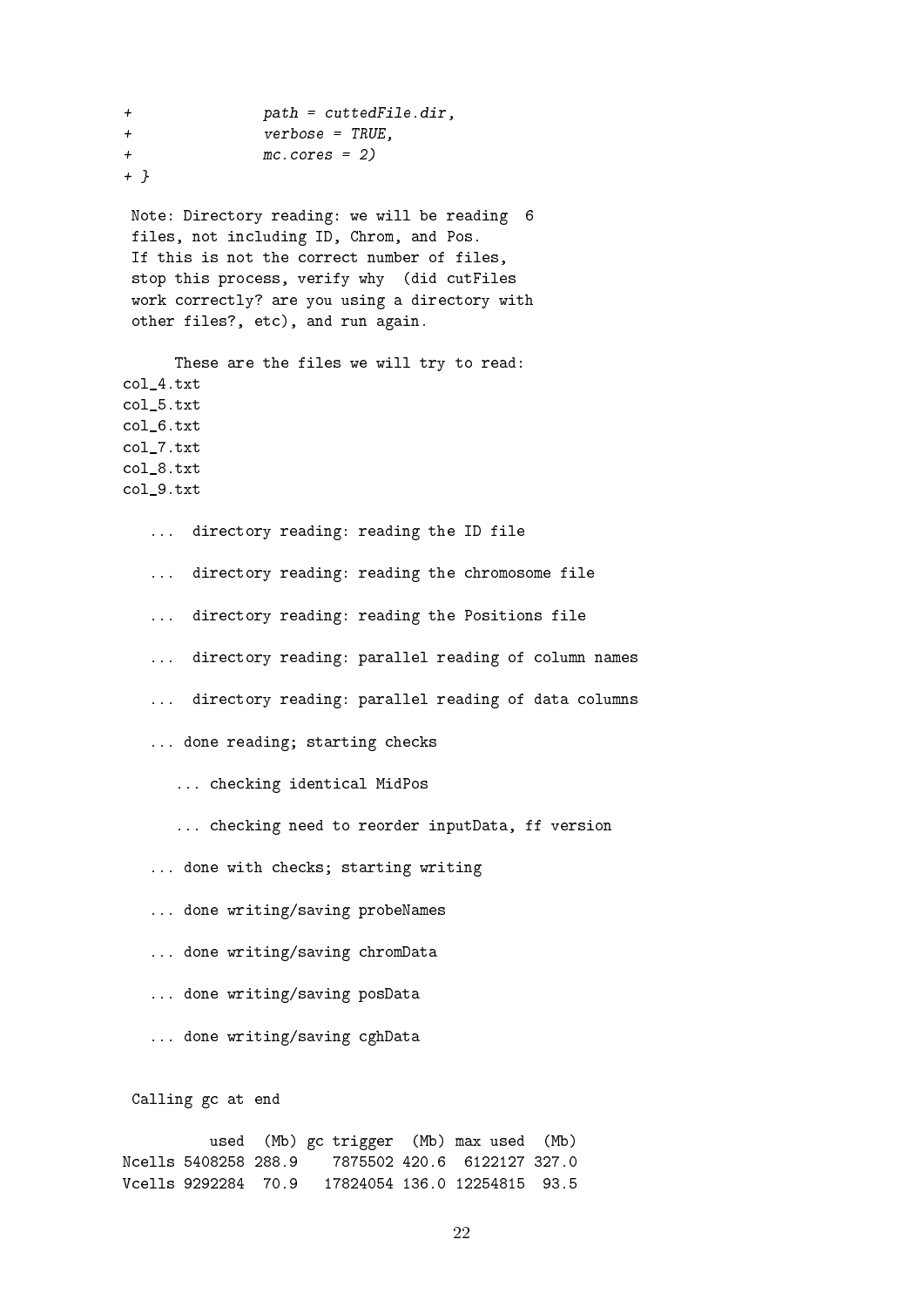```
Files saved in current directory
/tmp/RtmpQz9Mwl/Rbuild11d6dd1331672c/ADaCGH2/vignettes/ADaCGH2_vignette_tmp_dir
with names :
chromData.RData, posData.RData, cghData.RData, probeNames.RData.
```
We have used the previously cut files in this example. You can also check the files that live under the "example-datadir" directory and you will see six files with names starting with "col", which are the data files, and the files "ID.txt", "Chrom.txt", and "Pos.txt". (That is the directory we would use as input had we used Windows.)

Note that, to provide additional information on what we are doing we are calling the function with the (non-default) verbose = TRUE, which will list all the files we will be reading.

Beware of possible different orderings of files. When reading from a directory, and since each column is a file, the order of the columns (and, thus, subjects or arrays) in the data files that will be created can vary. In particular, the command list.files (which we use to list of the files) can produce different output (different order of files) between operating systems and versions of R. What this means is that, say, column three does not necessarily refer to the same subject or array. Always use the column names to identify unambiguously the data and the results.

What about performing this step in a separate process? In sections [5.2.2](#page-12-0) and [6.2.2](#page-17-3) we performed the data preparation in a separate process, to free up RAM to the OS right after the conversion. You can do that too here if you want, but we have not found that necessary, since the memory consumption when reading column by column is often small. See examples with large data sets in section ??.

## <span id="page-22-0"></span>6.3 Carrying out segmentation and calling

The call is similar to the one in [5.4,](#page-15-0) except for the argument typeParall.

```
> if(.Platform$OS.type != "windows") {
+ ## You might want to adapt mc.cores to your hardware
+ haar.ff.fork <- pSegmentHaarSeg("cghData.RData",
+ "chromData.RData",
+ merging = "MAD",
+ typeParall = "fork",
m c.core = 2)+ }
```
### <span id="page-22-1"></span>6.4 Plotting the results

The call here is the same as in section [5.5,](#page-16-0) except for argument typeParall.

```
> if(.Platform$OS.type != "windows") {
+ save(haar.ff.fork, file = "haar.ff.fork.RData", compress = FALSE)
+
+ ## You might want to adapt mc.cores to your hardware
+ pChromPlot(outRDataName = "haar.ff.fork.RData",
+ cghRDataName = "cghData.RData",
+ chromRDataName = "chromData.RData",
+ posRDataName = "posData.RData",
+ probenamesRDataName = "probeNames.RData",
+ imgheight = 350,
```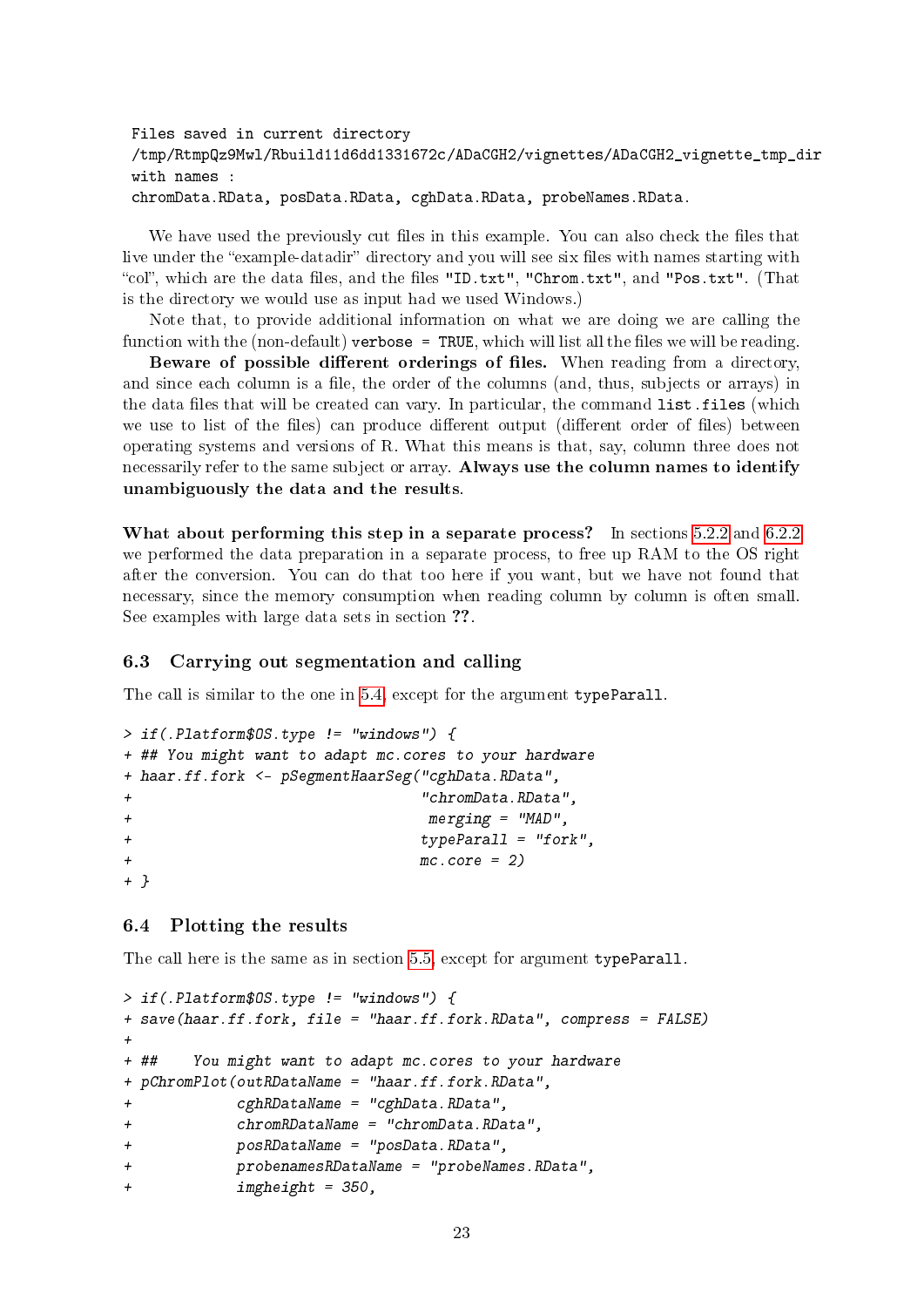```
+ typeParall = "fork",
+ mc.cores = 2)
+ }
```
## <span id="page-23-0"></span>7 Input and output to/from other packages

## <span id="page-23-1"></span>7.1 Input data from Limma and snapCGH

Many aCGH studies use pre-processing steps similar to those of gene expression data. The MAList object, from  $Limma$  and SegList object, from  $snapCGH$ , are commonly used to store aCGH information. The following examples illustrate the usage of the function inputToADaCGH to convert MAList and SegList data into a format suitable for  $ADaCGH2$ .

We will start with objects produced by  $snapCGH$ . The following code is copied from the  $snapCGH$  vignette (pp. 2 and 3). Please check the original vignette for details. In summary, a set of array files are read, the data are normalized and, finally, averaged over clones. snapCGH uses limma for the initial import of data and, next, with the read.clonesinfo function adds additional information such as chromosome and position. The MA object created is of class MAList, but with added information (compared to a basic, original, limma MAList object). MA2 is of type SegList.

```
> if(.Platform$OS.type != "windows") {
+ require("limma")
+ require("snapCGH")
+ datadir <- system.file("testdata", package = "snapCGH")
+ targets <- readTargets("targets.txt", path = datadir)
+ RG1 <- read.maimages(targets$FileName, path = datadir, source = "genepix")
+
+
+ ## This is snapCGH-specific
+ RG1 <- read.clonesinfo("cloneinfo.txt", RG1, path = datadir)
+ RG1$printer <- getLayout(RG1$genes)
+ types <- readSpotTypes("SpotTypes.txt", path = datadir)
+ RG1$genes$Status <- controlStatus(types, RG1)
+
+ RG1\gdesign <- c(-1, -1)+
+
+ RG2 <- backgroundCorrect(RG1, method = "minimum") ## class RGList
+ MA <- normalizeWithinArrays(RG2, method = "median") ## class MAList
+ class(MA)
+ ## now obtain an object of class SegList
+ MA2 <- processCGH(MA, method.of.averaging = mean, ID = "ID")
+ class(MA2)
+ }
Read /home/biocbuild/bbs-3.15-bioc/R/library/snapCGH/testdata/10Mbslide28.gpr
Read /home/biocbuild/bbs-3.15-bioc/R/library/snapCGH/testdata/10Mbslide29.gpr
Matching patterns for: ID Name Chr
Found 21 CTD-
Found 9 CTA-
Found 405 Chrom8
Found 66 Chrom3
```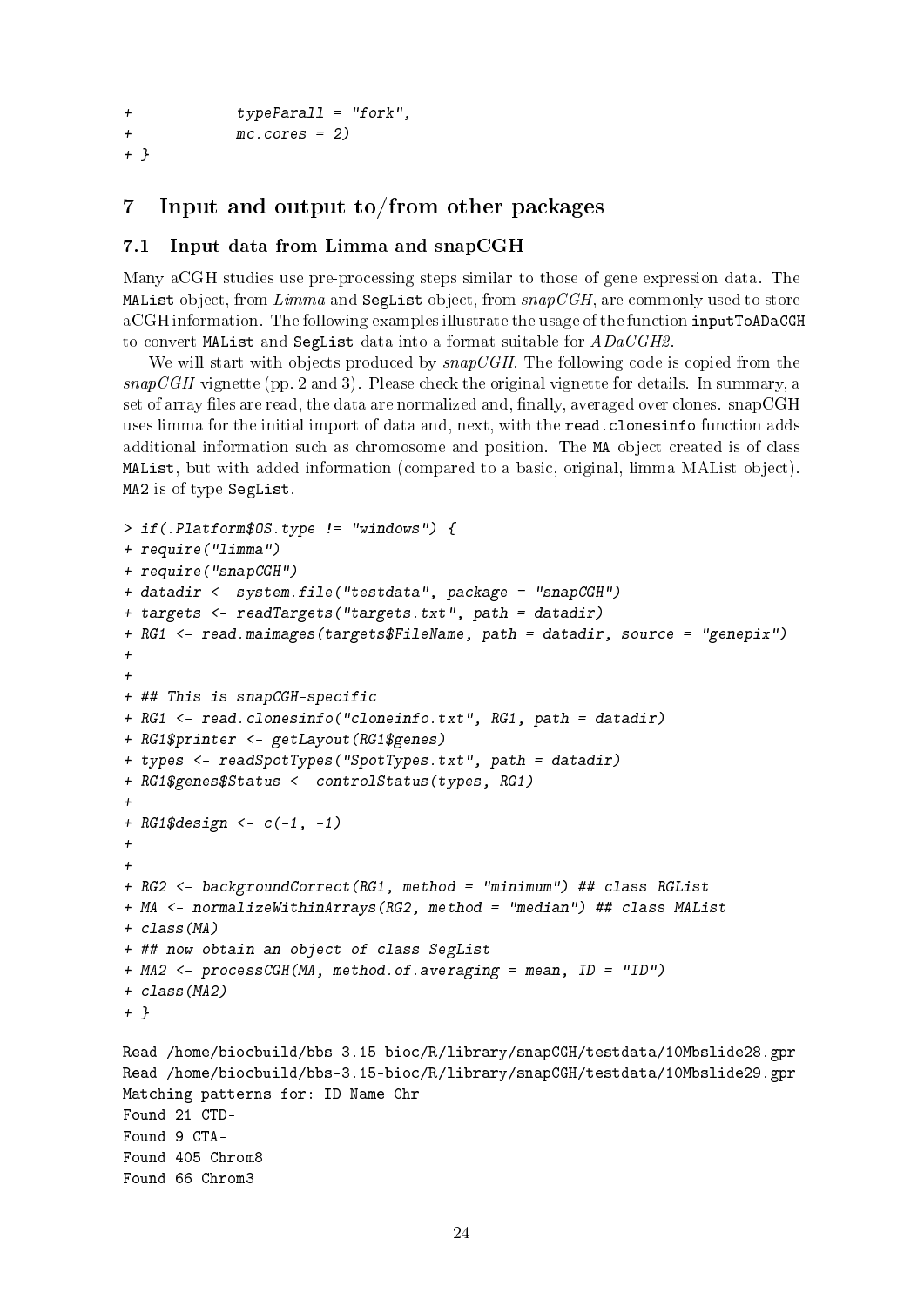Found 75 Chrom1 Setting attributes: values Color

```
Averaging duplicated clones
Processing chromosome 1
Processing chromosome 2
Processing chromosome 3
Processing chromosome 4
Processing chromosome 5
Processing chromosome 6
Processing chromosome 7
Processing chromosome 8
Processing chromosome 9
Processing chromosome 10
Processing chromosome 11
Processing chromosome 12
Processing chromosome 13
Processing chromosome 14
Processing chromosome 15
Processing chromosome 16
Processing chromosome 17
Processing chromosome 18
Processing chromosome 19
Processing chromosome 20
Processing chromosome 21
Processing chromosome 22
[1] "SegList"
attr(,"package")
[1] "snapCGH"
```
All the information (intensity ratios and location) is available in the MA and MA2 objects. We can directly convert them to  $ADaCGH2$  objects (we set na.omit = TRUE as the data contain missing values). The first call process the MAList and the second the SegList.

In this section, we use the argument robjnames, to produce as output a set of RAM objects with a different set of names from the default. (Note that we could also have produced  $f\!f$ files as output, using the option  $ff.$  or  $RAM = "ff"$ ).

```
> if(.Platform$OS.type != "windows") {
+ tmp <- inputToADaCGH(MAList = MA,
+ robjnames = c("cgh-ma.dat", "chrom-ma.dat",
+ "pos-ma.dat", "probenames-ma.dat"))
+
+ tmp <- inputToADaCGH(MAList = MA2,
+ robjnames = c("cgh-ma.dat", "chrom-ma.dat",
+ "pos-ma.dat", "probenames-ma.dat"),
+ minNumPerChrom = 4)
+ }
  ... missing values in Position or Chromosome; removing those rows
  ... done reading; starting checks
```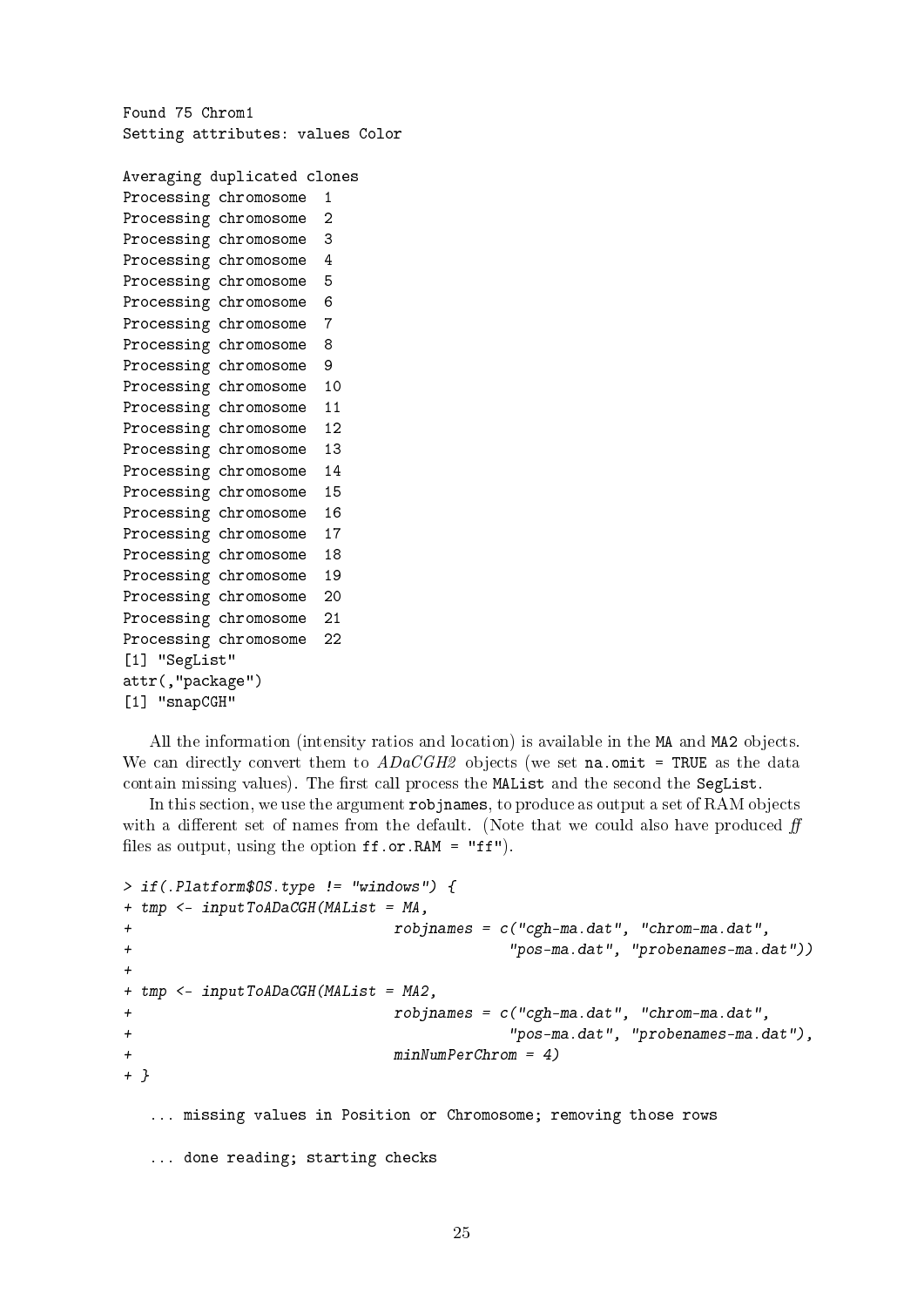... checking identical MidPos

We have identical MidPos!!!

... checking need to reorder inputData, data.frame version

... reordering inputData, data.frame version

... done with checks; starting writing

... done writing/saving probeNames

... done writing/saving chromData

... done writing/saving posData

... done writing/saving cghData

Calling gc at end

used (Mb) gc trigger (Mb) max used (Mb) Ncells 5427975 289.9 7875502 420.6 6387632 341.2 Vcells 9381558 71.6 17824054 136.0 14660500 111.9

Saved objects with names cgh-ma.dat chrom-ma.dat pos-ma.dat probenames-ma.dat for CGH data, chromosomal data, position data, and probe names, respectively, in environment R\_GlobalEnv .

... done reading; starting checks

... checking identical MidPos

... checking need to reorder inputData, data.frame version

... done with checks; starting writing

... done writing/saving probeNames

... done writing/saving chromData

... done writing/saving posData

... done writing/saving cghData

Calling gc at end

used (Mb) gc trigger (Mb) max used (Mb) Ncells 5428412 290.0 7875502 420.6 6387632 341.2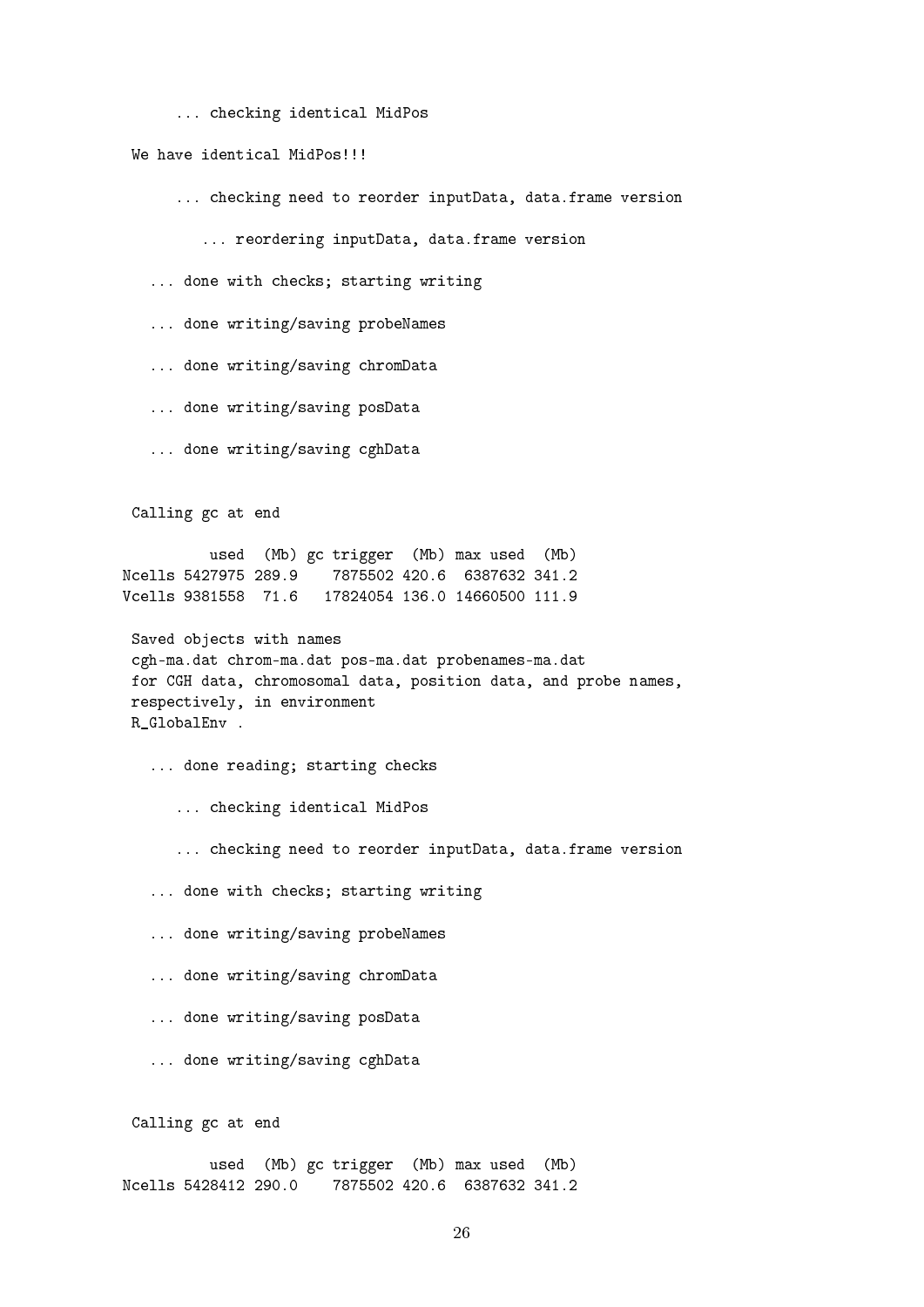Vcells 9376492 71.6 17824054 136.0 14660500 111.9

```
Saved objects with names
cgh-ma.dat chrom-ma.dat pos-ma.dat probenames-ma.dat
for CGH data, chromosomal data, position data, and probe names,
respectively, in environment
R GlobalEnv .
```
We need to change the argument to minNumPerChrom because, after the data processing step in processCGH, chromosome 21 has only four observations.

The original MAList as produced directly from  $limma$  do not have chromosome and position information. That is what the read.clonesinfo function from  $snapCGH$  did. To allow using objects directly from *limma* and incorporating position information, we will use an approach to directly mimicks that in  $snapCGH$ . If you use and MAList you can also provide a cloneinfo argument; this can be either the full path to a file with the format required by read.clonesinfo or, else, the name of an object with (at least) three columns, names ID, Chr, and Position.

We copy from the limma vignette (section 3.2, p.8), changing the names of objets by appending "limma".

```
> if(.Platform$OS.type != "windows") {
+ targets.limma <- readTargets("targets.txt", path = datadir)
+ RG.limma <- read.maimages(targets.limma, path = datadir,
+ source="genepix")
+ RG.limma <- backgroundCorrect(RG.limma, method="normexp",
+ offset=50)
+ MA.limma <- normalizeWithinArrays(RG.limma)
+ }
Read /home/biocbuild/bbs-3.15-bioc/R/library/snapCGH/testdata/10Mbslide28.gpr
Read /home/biocbuild/bbs-3.15-bioc/R/library/snapCGH/testdata/10Mbslide29.gpr
Array 1 corrected
Array 2 corrected
Array 1 corrected
Array 2 corrected
```
We can add the chromosomal and position information in two different ways. First, as in read.clonesinfo or, else, we can provide the name of a file (with the same format as required by read.clonesinfo). Note that fclone is a path (and, thus, a character vector).

```
> if(.Platform$OS.type != "windows") {
+ fclone <- list.files(path = system.file("testdata", package = "snapCGH"),
+ full.names = TRUE, pattern = "cloneinfo.txt")
+ fclone
+ tmp <- inputToADaCGH(MAList = MA.limma,
+ cloneinfo = fclone,
+ robjnames = c("cgh-ma.dat", "chrom-ma.dat",
+ "pos-ma.dat", "probenames-ma.dat"))
+ }
Assuming cloneinfo is a file (possibly with full path)
  ... missing values in Position or Chromosome; removing those rows
```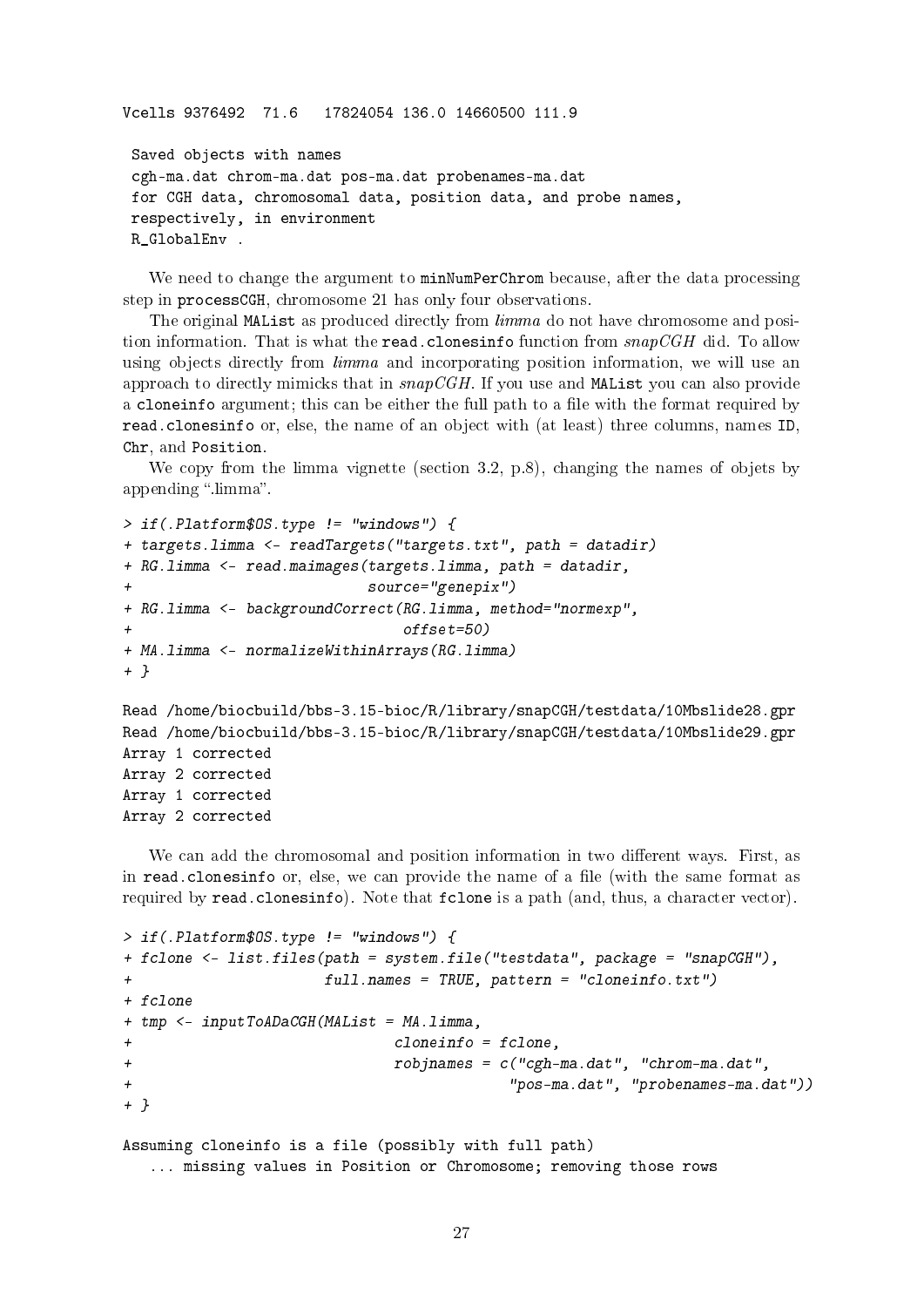... done reading; starting checks

... checking identical MidPos

We have identical MidPos!!!

... checking need to reorder inputData, data.frame version

... reordering inputData, data.frame version

... done with checks; starting writing

... done writing/saving probeNames

... done writing/saving chromData

... done writing/saving posData

... done writing/saving cghData

Calling gc at end

used (Mb) gc trigger (Mb) max used (Mb) Ncells 5430295 290.1 7875502 420.6 6387632 341.2 Vcells 9416124 71.9 17824054 136.0 14660500 111.9

Saved objects with names cgh-ma.dat chrom-ma.dat pos-ma.dat probenames-ma.dat for CGH data, chromosomal data, position data, and probe names, respectively, in environment R\_GlobalEnv .

Alternatively, we can provide the name of an object with the additional information. For illustrative purposes, we can use here the columns of the MA object.

```
> if(.Platform$OS.type != "windows") {
+ acloneinfo <- MA$genes
+ tmp <- inputToADaCGH(MAList = MA.limma,
+ cloneinfo = acloneinfo,
+ robjnames = c("cgh-ma.dat", "chrom-ma.dat",
+ "pos-ma.dat", "probenames-ma.dat"))
+ }
Assuming cloneinfo is an R data frame
  ... missing values in Position or Chromosome; removing those rows
  ... done reading; starting checks
     ... checking identical MidPos
We have identical MidPos!!!
```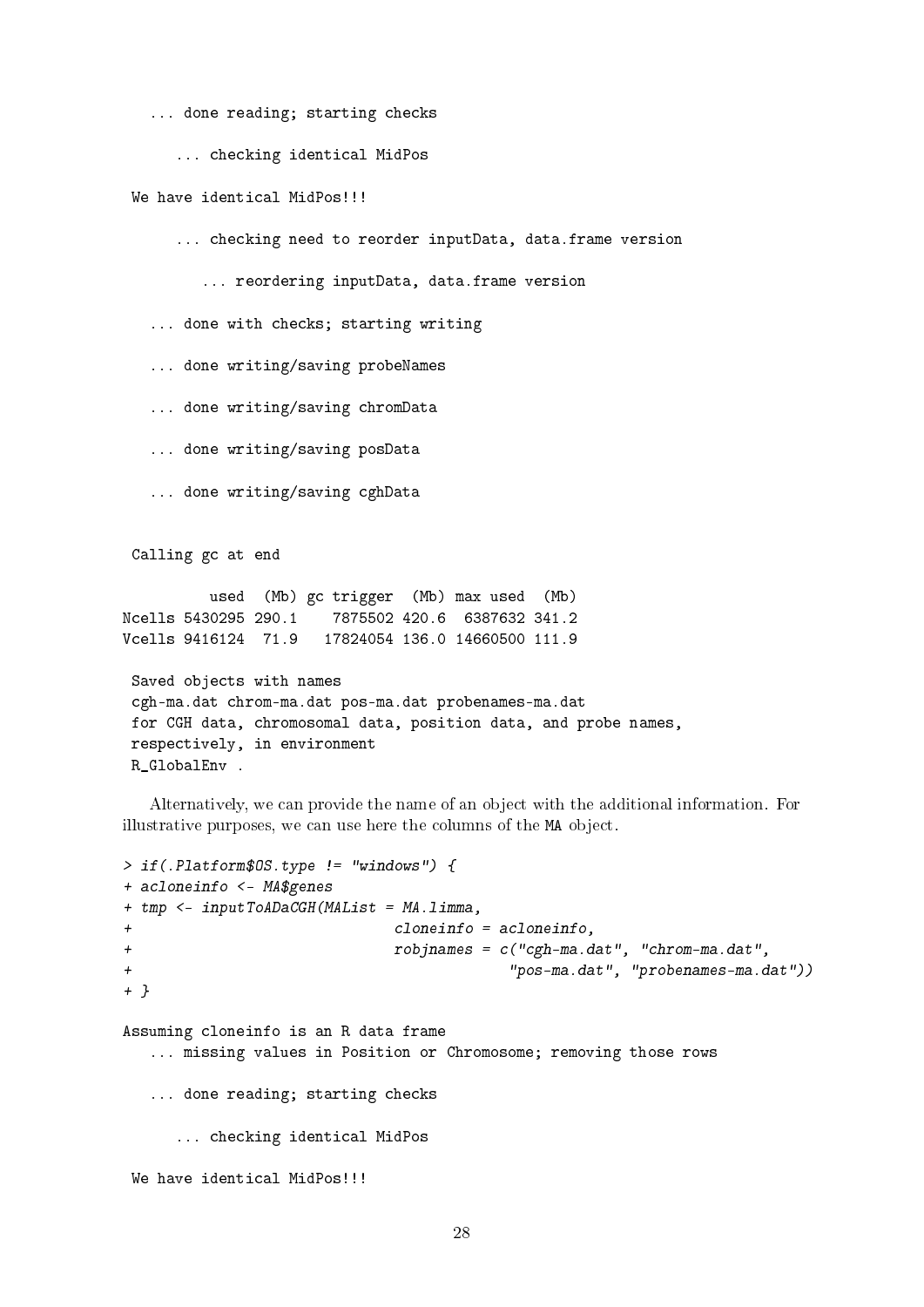... checking need to reorder inputData, data.frame version

... reordering inputData, data.frame version

... done with checks; starting writing

... done writing/saving probeNames

... done writing/saving chromData

... done writing/saving posData

... done writing/saving cghData

Calling gc at end

used (Mb) gc trigger (Mb) max used (Mb) Ncells 5430259 290.1 7875502 420.6 6387632 341.2 Vcells 9407201 71.8 17824054 136.0 14660500 111.9

Saved objects with names cgh-ma.dat chrom-ma.dat pos-ma.dat probenames-ma.dat for CGH data, chromosomal data, position data, and probe names, respectively, in environment R GlobalEnv .

#### <span id="page-28-0"></span>7.2 Using CGHregions

The CGHregions package [Vosse and van de Wiel](#page-33-3) [\(2009\)](#page-33-3) is a BioConductor package that implements a well known method [van de Wiel and van Wieringen](#page-33-4) [\(2007\)](#page-33-4) for dimension reduction for aCGH data (see a review of common regions issues and methods in [Rueda and](#page-33-5) [Diaz-Uriarte](#page-33-5)  $(2010)$ .

The CGHregions function accepts different type of input, among others a data frame. The function outputToCGHregions produces that data frame, ready to be used as input to CGHregions (for the next example, you will need to have the CGHregions package installed).

Note: it is up to you to deal with missing values!!! In the example below, we do a simple na.omit, but note that we are now working with data frames. Extending the usage of this, and other methods, to much larger data sets, using  $ff$ , and properly dealing with missing values, is beyond the scope of this package.

```
> if(.Platform$OS.type != "windows") {
+ forcghr <- outputToCGHregions(haar.ff.cluster)
+ if(require(CGHregions)) {
+ regions1 <- CGHregions(na.omit(forcghr))
+ regions1
+ }
+ }
[1] 1 0 7
[1] 2.00000000 0.08539095 6.00000000
[1] "Tuning on small data set finished...started with entire data set"
```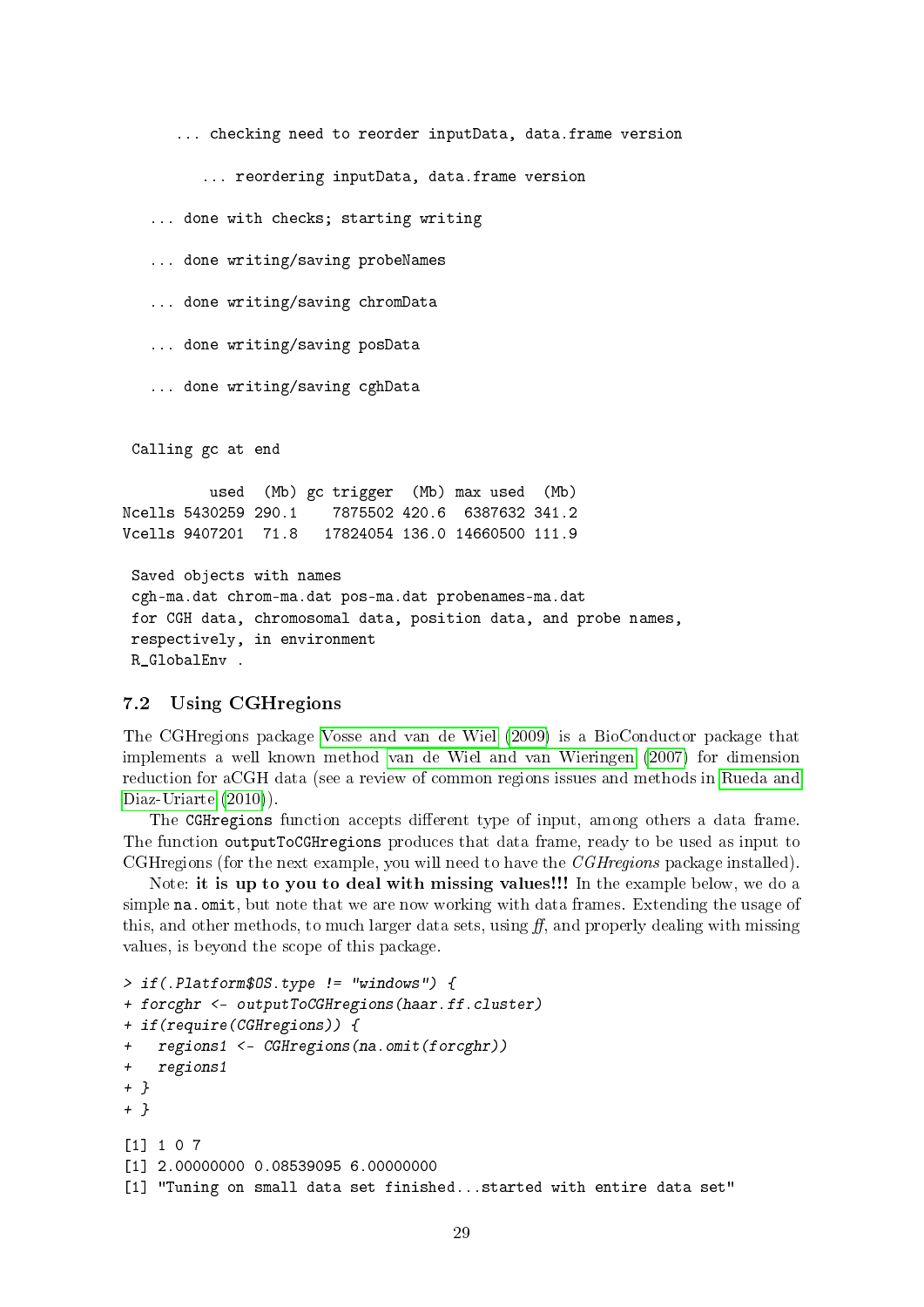```
[1] 1 0 7 0
[1] 2.00000000 0.08333333 6.00000000
[1] "c = 1, nr of regions: 7"
[1] "Finished with entire data set."
cghRegions (storageMode: lockedEnvironment)
assayData: 7 features, 6 samples
  element names: regions
protocolData: none
phenoData: none
featureData
  featureNames: 1 2 ... 7 (7 total)
  fvarLabels: Chromosome Start ... AveDist (5 total)
  fvarMetadata: labelDescription
experimentData: use 'experimentData(object)'
Annotation:
```
Please note that outputToCGHregions does NOT check if the calls are something that can be meaningfully passed to CGHregions. In particular, you probably do NOT want to use this function when pSegment has been called using merging = "none".

```
> if(.Platform$OS.type != "windows") {
+ ## We are done with the executable code in the vignette.
+ ## Restore the directory
+ setwd(originalDir)
+ print(getwd())
+ }
[1] "/tmp/RtmpQz9Mwl/Rbuild11d6dd1331672c/ADaCGH2/vignettes"
> if(.Platform$OS.type != "windows") {
+ ## Remove the tmp dir. Sys.sleep to prevent Windoze problems.
+ ## Sys.sleep(1)
+ ## What is in that dir?
+ dir("ADaCGH2_vignette_tmp_dir")
+ unlink("ADaCGH2_vignette_tmp_dir", recursive = TRUE)
+ ## Sys.sleep(1)
+ }
```
## <span id="page-29-0"></span>8 Why ADaCGH2 instead of a "manual" solution

It is of course possible to parallelize the analysis (and figure creation) without using ADaCGH2. To deal with very large data, the key idea is to never try to load more data than we strictly need for an analysis (which is the strategy used by ADaCGH2).

To examine the simplest scenario, let us suppose we are already provided with singlecolumn files (as, for instance, we obtain after using the helper function  $\text{cutFile}$  —see section  $(6.2.7)$  $(6.2.7)$ ; if we had a single large file, we would need to think of a way of reading only specific rows of a single column.

Now, we need to think how to parallelize the analysis. We will consider two cases: parallelizing by subject (or array or column) and parallelizing by subject\*chromosome.

Let's first examine the simplest case: we will parallelize by subject, as is done by ADaCGH2 with HaarSeg and CBS (these methods are very fast, and further splitting by chromosome is rarely worth it). These are the required steps: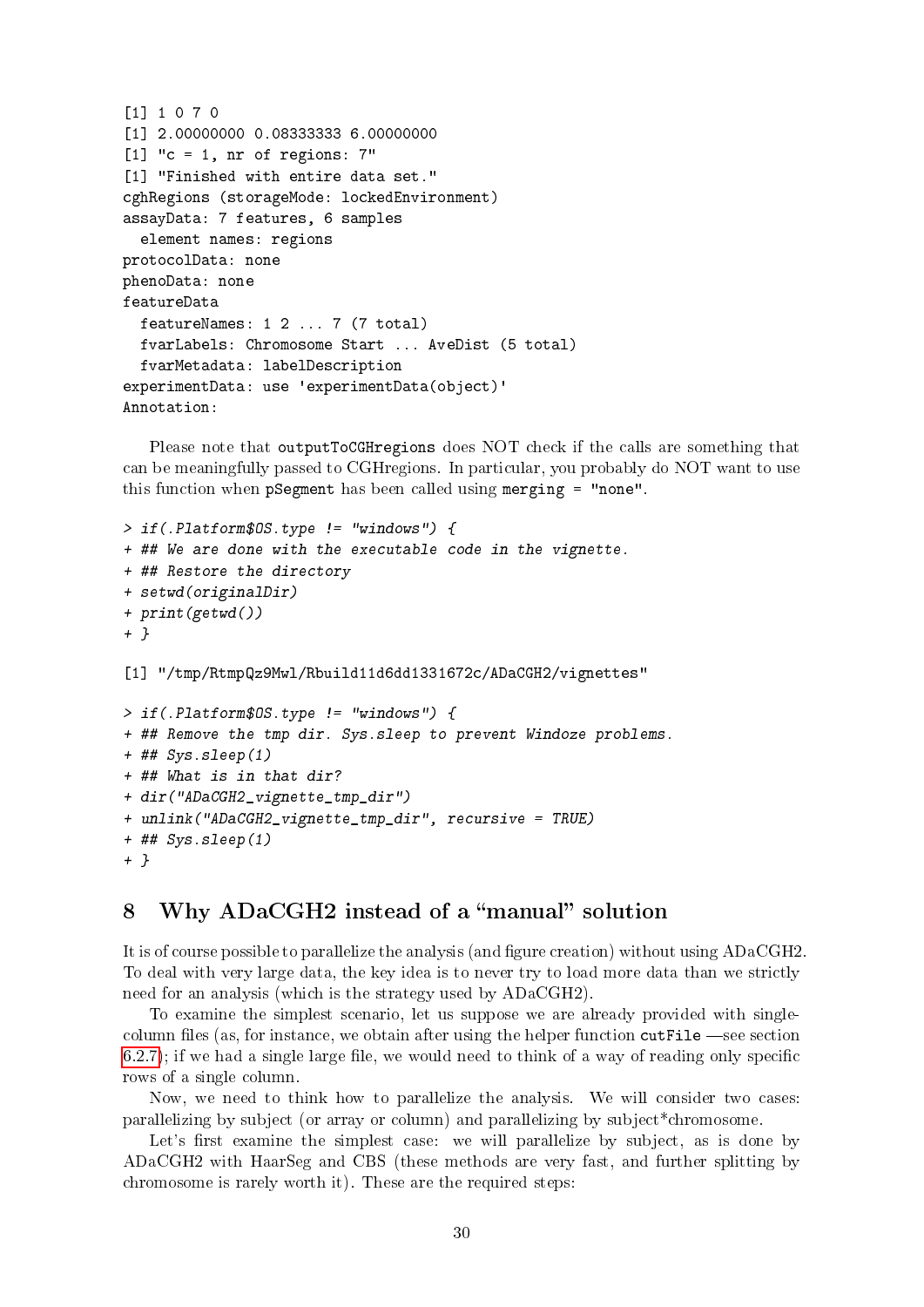- 1. Each R process needs to have access to the chromosome information; this probably requires loading a vector with chromosome positions.
- 2. Each process will carry these steps until all the columns/subjects have been processed:
	- (a) Read the data for a specific column (or subject).
	- (b) Analyze (segment) those data.
	- (c) Save the results to disk.
	- (d) Remove from the workspace the results and the data (and probably call the garbage collector).
- <span id="page-30-0"></span>3. When all analysis are completed, assemble the results somehow to allow easy access to results.

The steps above need to deal with the following possible problems:

- We need to consider how to deal with missing values, since a simple removal of missing values case by case will result in a ragged array of results, which would probably not be acceptable.
- "loading" and "saving" can be time-consuming steps: the direct way in R would be to use functions such as scan (for reading) and save (for saving), but when done repeatedly, these are likely to be slower than using  $f f$  objects (e.g., using scan will be slower than acessing data from an  $ff$  object).
- Much more serious can be step [3](#page-30-0) since we need to assemble a whole object with results. If the analysis involves many arrays and/or data sets with millions of probes, then we will not be able to load all of that in memory. (The approach we use in ADaCGH2 with the use of  $f\!f$  objects is to never reload all of the results to assemble the final object, but only assemble a set of pointers to data structures on disk).

Of course, an alternative is to leave the results as a large collection of files, and never try to assemble a single object with results. This, however, is likely much more cumbersome than having a single results object with all the information available that can be accessed as need (e.g., for further plotting).

Let us now examine the second scenario, where we parallelize by subject<sup>\*</sup>chromosome. This is done, for instance, with HMM or BioHMM in ADaCGH2. Why? Because the methods are sufficiently slow that a finer grained division is likely to pay off in terms of gain in speed. In this case, additional partition and reassembly of the data are required for the segmentation and merging steps. These are the main steps:

- 1. Each R process needs to have access to the chromosome information.
- 2. Each process will carry these steps until all the columns/subjects have been processed:
	- (a) Read the data for a specific set of positions (those that correspond to a specific chromosome) for a given column (or subject).
	- (b) Analyze (segment) those data.
	- (c) Save the results to disk.
	- (d) Remove from the workspace the results and the data.
- 3. When all segmentation steps are completed, assemble the results by column/subject for the merging step.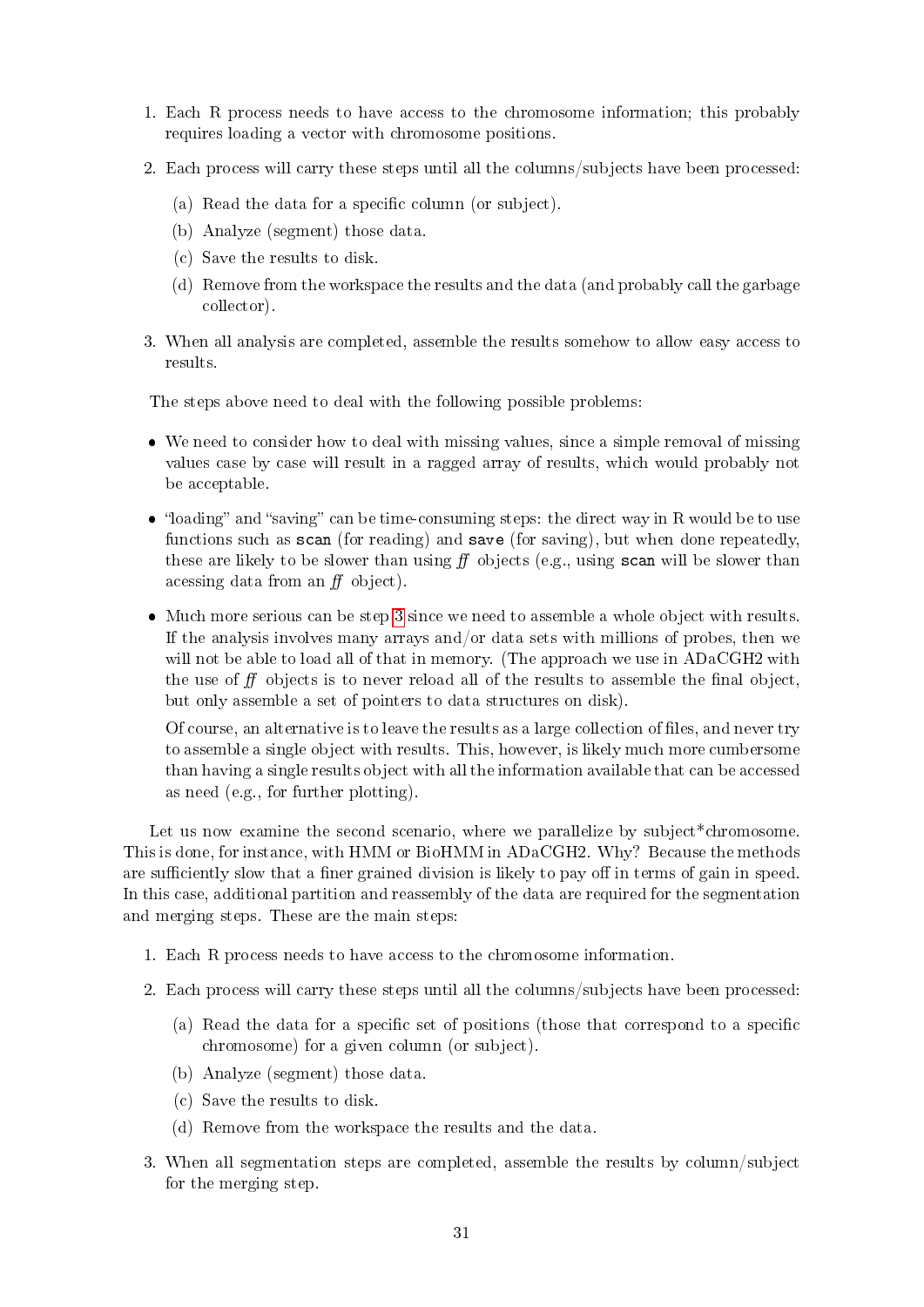- 4. For the merging step, each process will load the data for a complete column/subject and merge them with the corresponding algorithm:
	- (a) Read the data for a column/subject.
	- (b) Perform merging.
	- (c) Save the results to disk.
	- (d) Remove from the workspace the results and the data and do garbage collection.
- 5. When all analysis are completed, assemble the results somehow to allow easy access to results.

This process is, of course, more convoluted than when parallelizing only by subject. As above, we need to consider how to deal with missing values, the use of repeated "scan" and "save", and the much more serious problem of putting together the complete object with all of the results.

Finally, if we were interested in analyzing the data with more than one method, we would need to modify the code above since each method uses different ways of being called (e.g., some methods require setting up specific objects before segmentation can be called).

What ADaCGH2 provides is, among other things, a way to eliminate those steps, automating them for the user, with careful consideration of fast access to data on disk, and attempts to minimize memory usage in repeated calls to the same process (which we can do successfully, as can be seen from the benchmarks for large numbers of arrays with more than 6 million probes —memory usage levels out; see the file "benchmarks.pdf"). Of course, ADaCGH2 provides other benets (e.g., facilities for using as input the data from other packages  $-e.g.$ , section [7.1](#page-23-1) or providing output for other packages  $-e.g.$ , section [7.2\)](#page-28-0).

## <span id="page-31-0"></span>9 Session info and packages used

This is the information about the version of R and packages used:

```
> sessionInfo()
R version 4.2.0 RC (2022-04-19 r82224)
Platform: x86_64-pc-linux-gnu (64-bit)
Running under: Ubuntu 20.04.4 LTS
Matrix products: default
BLAS: /home/biocbuild/bbs-3.15-bioc/R/lib/libRblas.so
LAPACK: /home/biocbuild/bbs-3.15-bioc/R/lib/libRlapack.so
Random number generation:
RNG: L'Ecuyer-CMRG
Normal: Inversion
 Sample: Rejection
locale:
 [1] LC CTYPE=en US.UTF-8 LC NUMERIC=C
 [3] LC TIME=en GB LC COLLATE=C
 [5] LC_MONETARY=en_US.UTF-8 LC_MESSAGES=en_US.UTF-8
 [7] LC_PAPER=en_US.UTF-8 LC_NAME=C
 [9] LC_ADDRESS=C LC_TELEPHONE=C
[11] LC_MEASUREMENT=en_US.UTF-8 LC_IDENTIFICATION=C
```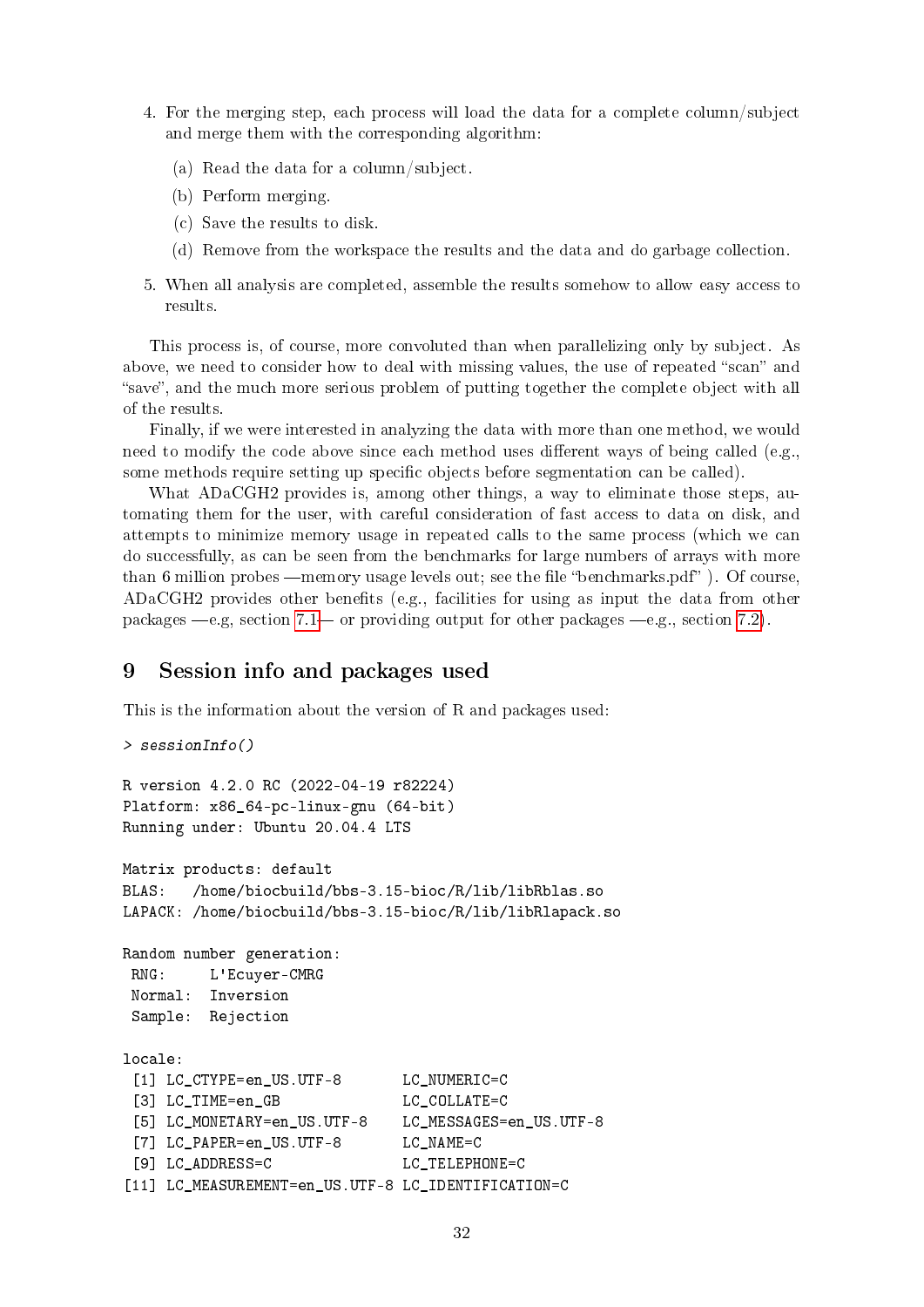attached base packages: [1] parallel stats graphics grDevices utils datasets methods [8] base other attached packages: [1] CGHregions\_1.54.0 CGHbase\_1.56.0 marray\_1.74.0 [4] Biobase\_2.56.0 BiocGenerics\_0.42.0 snapCGH\_1.66.0 [7] limma\_3.52.0 ADaCGH2\_2.36.0 GLAD\_2.60.0 [10] ff\_4.0.5 bit\_4.0.4 loaded via a namespace (and not attached): [1] httr\_1.4.2 vsn\_3.64.0 bit64\_4.0.5 [4] splines\_4.2.0 assertthat\_0.2.1 BiocManager\_1.30.17 [7] affy<sub>1.74.0</sub> stats4<sub>14.2.0</sub> pixmap<sub>10.4-12</sub> [10] blob\_1.2.3 GenomeInfoDbData\_1.2.8 pillar\_1.7.0 [13] RSQLite\_2.2.12 lattice\_0.20-45 glue\_1.6.2 [16] RColorBrewer 1.1-3 XVector 0.36.0 colorspace 2.0-3 [19] sandwich 3.0-1 preprocessCore 1.58.0 Matrix 1.4-1 [22] XML\_3.99-0.9 pkgconfig\_2.0.3 genefilter\_1.78.0 [25] zlibbioc\_1.42.0 purrr\_0.3.4 xtable\_1.8-4 [28] scales\_1.2.0 affyio\_1.66.0 tibble\_3.1.6 [31] annotate 1.74.0 KEGGREST 1.36.0 generics 0.1.2 [34] IRanges\_2.30.0 ggplot2\_3.3.5 ellipsis\_0.3.2 [37] cachem\_1.0.6 cli\_3.3.0 survival\_3.3-1 [40] strucchange\_1.5-2 magrittr\_2.0.3 crayon\_1.5.1 [43] memoise\_2.0.1 fansi\_1.0.3 MASS\_7.3-57 [46] tools\_4.2.0 waveslim\_1.8.2 lifecycle\_1.0.1 [49] S4Vectors\_0.34.0 munsell\_0.5.0 cluster\_2.1.3 [52] AnnotationDbi\_1.58.0 Biostrings\_2.64.0 compiler\_4.2.0 [55] GenomeInfoDb\_1.32.0 aCGH\_1.74.0 rlang\_1.0.2 [58] grid\_4.2.0 RCurl\_1.98-1.6 bitops\_1.0-7 [61] DNAcopy\_1.70.0 gtable\_0.3.0 multtest\_2.52.0 [64] DBI\_1.1.2 R6\_2.5.1 zoo\_1.8-10 [67] dplyr\_1.0.8 fastmap\_1.1.0 utf8\_1.2.2 [70] tilingArray\_1.74.0 Rcpp\_1.0.8.3 vctrs\_0.4.1 [73] png\_0.1-7 tidyselect\_1.1.2